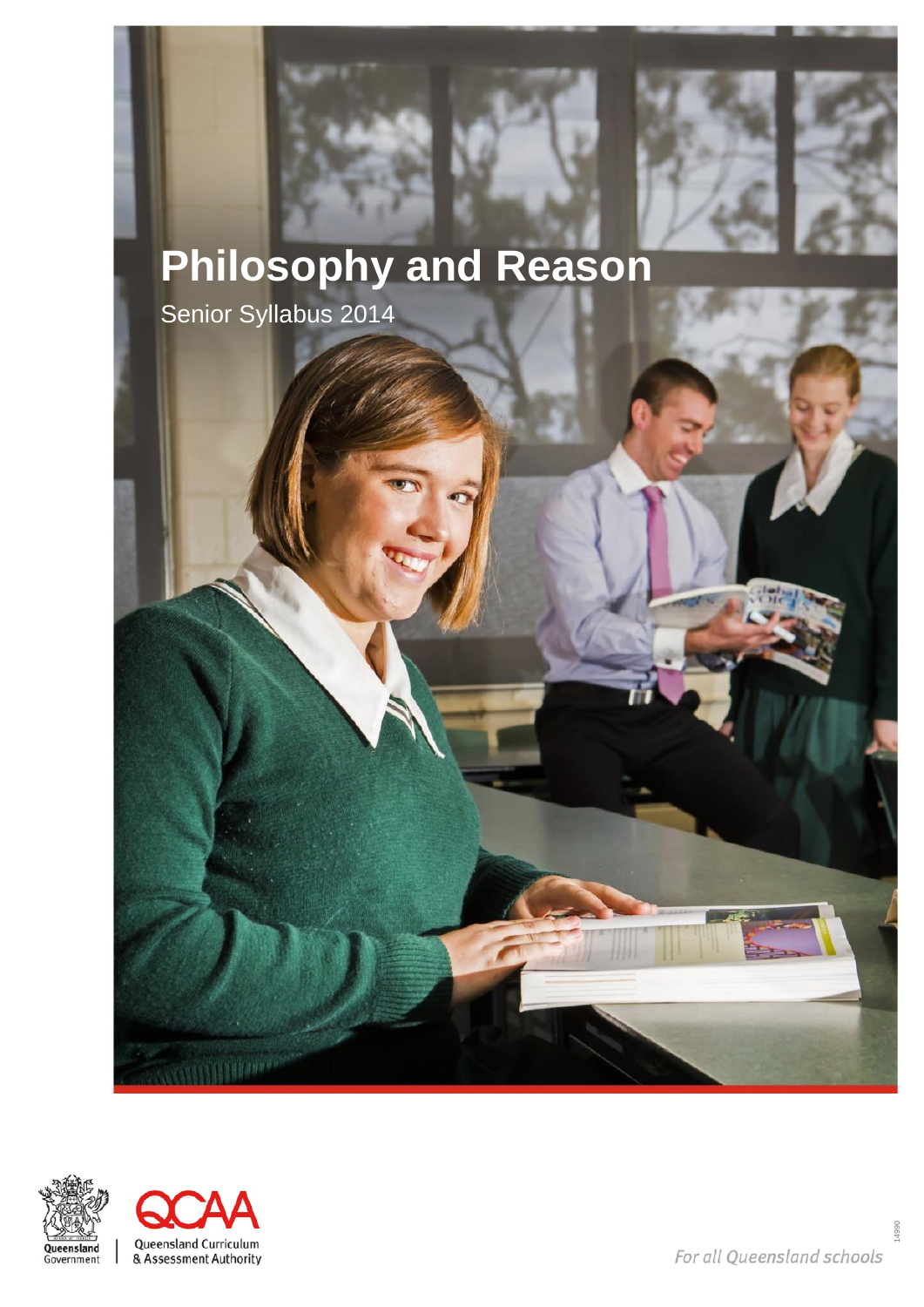Philosophy and Reason Senior Syllabus 2014 © The State of Queensland (Queensland Curriculum & Assessment Authority) 2014

Queensland Curriculum & Assessment Authority PO Box 307 Spring Hill QLD 4004 Australia Level 7, 154 Melbourne Street, South Brisbane

Phone: +61 7 3864 0299<br>Fax: +61 7 3221 2553 Fax: +61 7 3221 2553<br>Email: office@gcaa.gld.e [office@qcaa.qld.edu.au](mailto:office@qcaa.qld.edu.au) Website: [www.qcaa.qld.edu.au](http://www.qcaa.qld.edu.au/)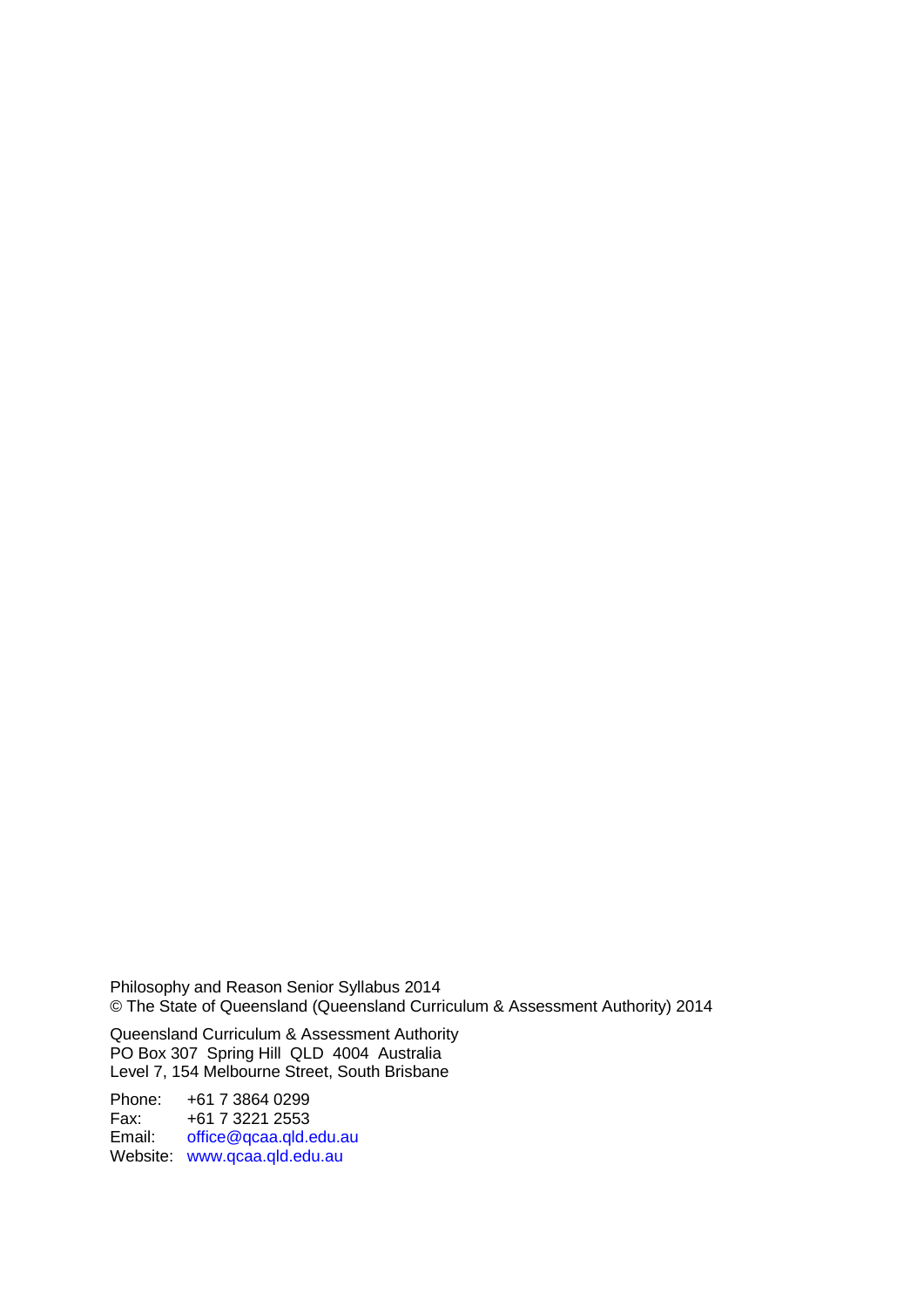# **Contents**

| 1           |       |                                                         |                  |
|-------------|-------|---------------------------------------------------------|------------------|
| $\mathbf 2$ |       |                                                         |                  |
| 2.1         |       |                                                         |                  |
|             |       |                                                         |                  |
| 2.2         |       |                                                         |                  |
|             | 2.2.1 |                                                         |                  |
| 2.3         |       |                                                         |                  |
|             | 2.3.1 |                                                         |                  |
| 3           |       |                                                         | $\boldsymbol{4}$ |
| 3.1         |       |                                                         |                  |
|             | 3.1.1 |                                                         |                  |
|             |       |                                                         |                  |
|             |       |                                                         |                  |
|             | 3.1.3 |                                                         |                  |
|             |       |                                                         |                  |
|             |       |                                                         |                  |
|             |       |                                                         |                  |
|             |       |                                                         |                  |
|             |       |                                                         |                  |
|             |       |                                                         |                  |
|             |       |                                                         |                  |
|             |       |                                                         |                  |
|             | 3.1.4 |                                                         |                  |
|             |       | 3.1.5 Using inquiry when constructing units of work 14  |                  |
| 3.2         |       |                                                         |                  |
|             | 3.2.1 | Aboriginal and Torres Strait Islander perspectives 16   |                  |
|             | 3.2.2 |                                                         |                  |
|             | 3.2.3 | Embedding educational equity in the course of study  16 |                  |
|             | 3.2.4 |                                                         |                  |
|             | 3.2.5 | Learning experiences and sample resources 17            |                  |
|             | 3.2.6 | Mathematical concepts in Philosophy and Reason  17      |                  |
|             | 3.2.7 |                                                         |                  |
|             | 3.2.8 |                                                         |                  |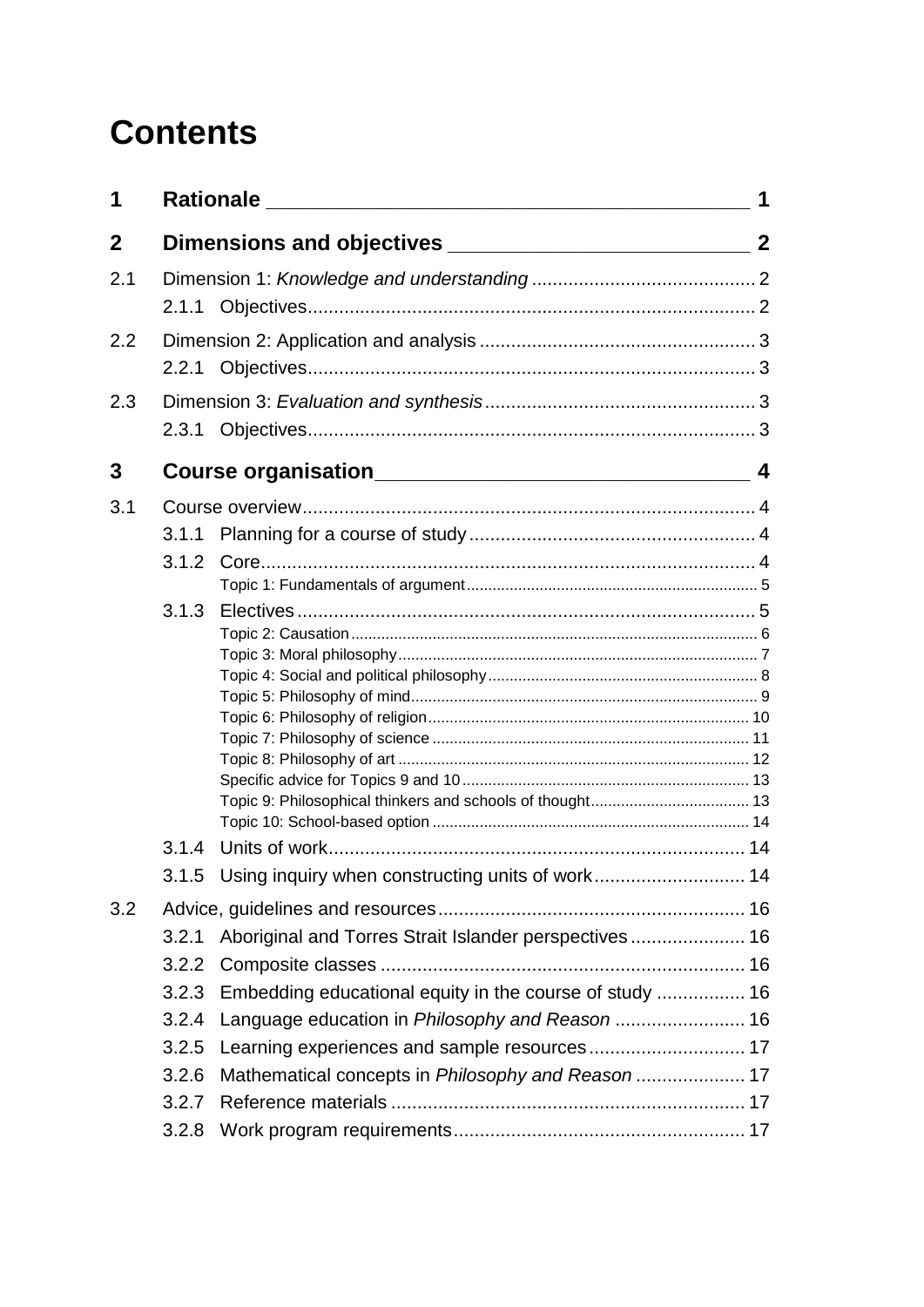| $\overline{\mathbf{4}}$ | <b>Assessment</b> | 18 |
|-------------------------|-------------------|----|
| 4.1                     |                   |    |
|                         | 4.1.1             |    |
|                         | 4.1.2             |    |
|                         | 4.1.3             |    |
|                         | 4.1.4             |    |
|                         | 4.1.5             |    |
|                         | 4.1.6             |    |
| 4.2                     |                   |    |
| 4.3                     |                   |    |
| 4.4                     |                   |    |
| 4.5                     |                   |    |
|                         | 4.5.1             |    |
|                         | 4.5.2             |    |
|                         |                   |    |
|                         | 4.5.4             |    |
| 4.6                     |                   |    |
|                         |                   |    |
| 4.7                     |                   |    |
| 4.8                     |                   |    |
|                         | 4.8.1             |    |
|                         | 4.8.2             |    |
|                         | 4.8.3             |    |
|                         | <b>Glossary</b>   | 30 |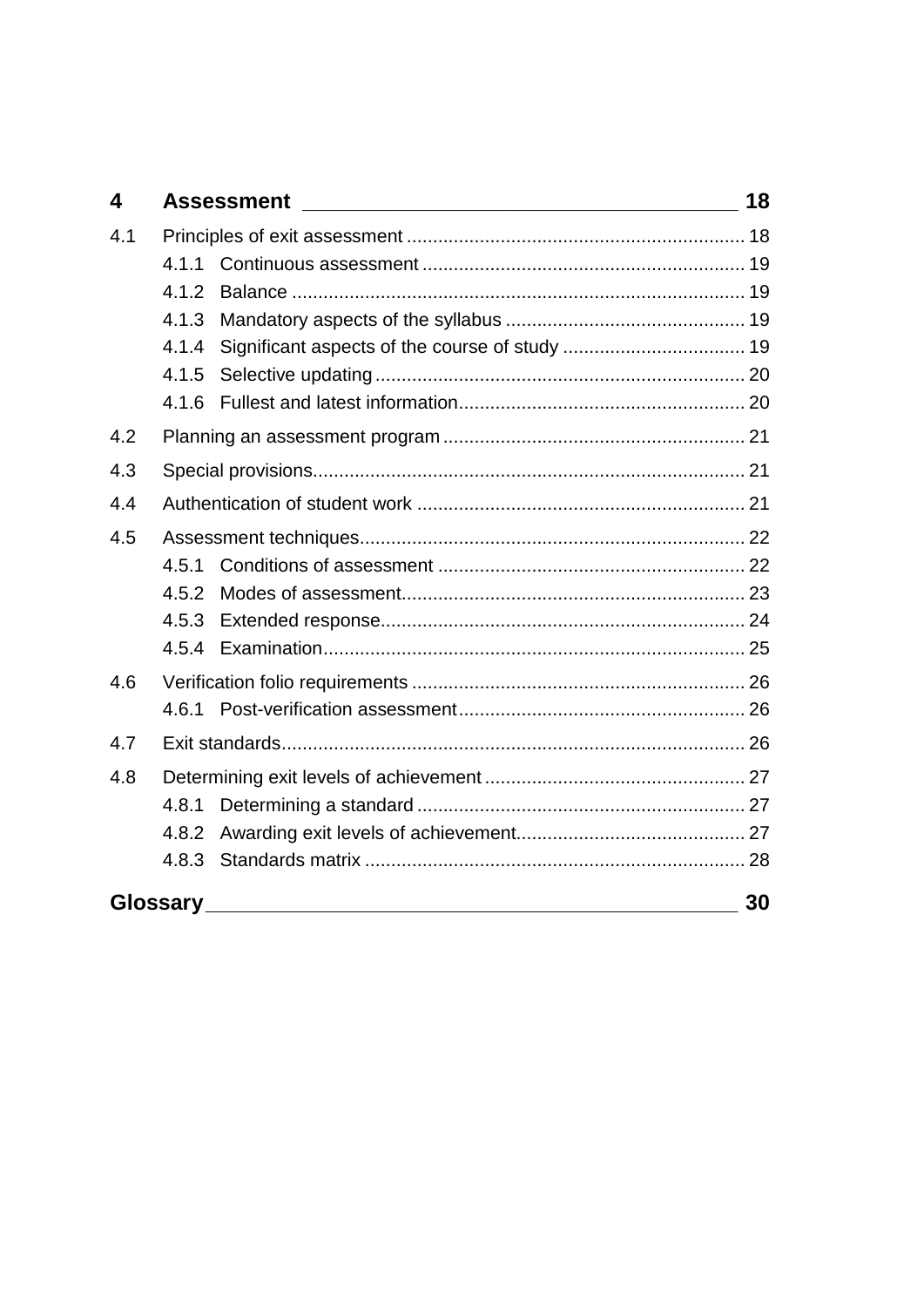# <span id="page-4-0"></span>**1 Rationale**

*Philosophy and Reason Senior Syllabus 2014* combines the discipline of philosophy with the associated skills of critical thinking and logic.

The study of philosophy allows students to recognise the relevance of various philosophies to different social, ethical and religious positions, and realise that decisions in these areas are the result of the acceptance of certain ideas and specific modes of reasoning.

Critical thinking and logic provide knowledge, skills and understandings so students are able to engage with philosophical ideas and issues, examine and analyse these, make rational arguments, espouse viewpoints and engage in informed discourse.

Students learn to understand and use reasoning to develop coherent personal and world views. They reflect on the nature of their own decisions as well as how they respond to the views of others.

In *Philosophy and Reason*, students analyse arguments from a variety of sources and contexts, determining what constitutes effective reasoning. Students formalise arguments, choose appropriate problem-solving techniques and attempt to solve problems through argument.

[Topic 1: Fundamentals of argument](#page-8-0) is the core of this subject and permeates learning across the course. Within this topic, students examine inductive reasoning processes and identify associated fallacies and shortcomings. Students use modern symbolic language as an effective system for the analysis and evaluation of propositions and arguments.

Through the study of *Philosophy and Reason*, students will explore and consider philosophical ideas that have shaped and continue to influence contemporary society. They will investigate philosophers' and thinkers' ideas and work across a range of topics.

A course of study in *Philosophy and Reason*, can establish a basis for further education and employment in the fields of law, medicine, psychology, philosophy, journalism, teaching, politics, creative arts and engineering. The development of thinking skills in *Philosophy and Reason* establishes the transferrable skills of critical thinking and would support post school participation in a wide range of fields.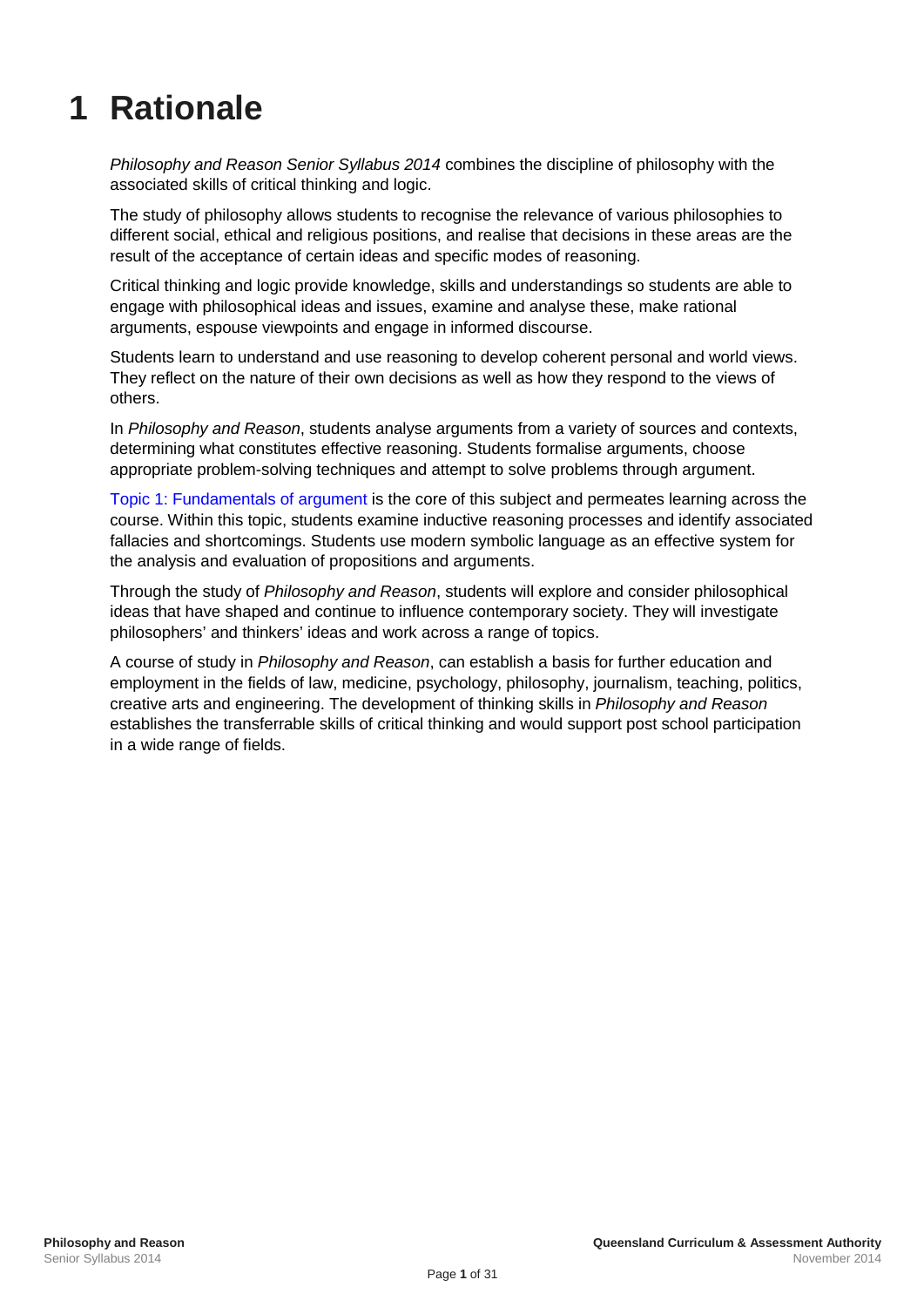# <span id="page-5-0"></span>**2 Dimensions and objectives**

The dimensions are the salient properties or characteristics of distinctive learning for this subject. The objectives describe what students should know and be able to do by the end of the course of study.

Progress in a particular dimension may depend on the knowledge, understanding and skills developed in other dimensions. Learning through each of the dimensions increases in complexity to allow for greater independence for learners over a four-semester course of study.

The standards have a direct relationship with the objectives, and are described in the same dimensions as the objectives. Schools assess how well students have achieved all of the objectives using the standards.

The dimensions for a course of study in this subject are:

- Dimension 1: *Knowledge and understanding*
- Dimension 2: *Application and analysis*
- <span id="page-5-1"></span>Dimension 3: *Evaluation and synthesis*.

## **2.1 Dimension 1:** *Knowledge and understanding*

The dimension *Knowledge and understanding* refers to the abilities to remember and understand factual and theoretical information.

When students remember, they retrieve knowledge from long term memory.

When students understand, they construct meaning from instructional messages, including oral, written, and graphic communications. Understanding includes the ability to comprehend, contextualise and explain concepts, methods, principles and theories.

## <span id="page-5-2"></span>**2.1.1 Objectives**

By the conclusion of the course of study, students should:

- define and use terminology
- explain concepts, methods, principles and theories
- execute procedures and techniques of logic and reasoning
- use language conventions to suit purpose and audience.

When students define and use terminology, they recognise, recall and incorporate subject-specific terminology in discussions and interactions, and in written, oral and multimodal texts.

When students explain concepts, methods, principles and theories, they paraphrase and provide examples to clarify meaning.

When students execute procedures and techniques of logic and reasoning, they demonstrate knowledge from the areas of logic and reasoning in a situation or task.

When students use language conventions they demonstrate their knowledge of spelling, vocabulary, grammar, punctuation and sentence structure.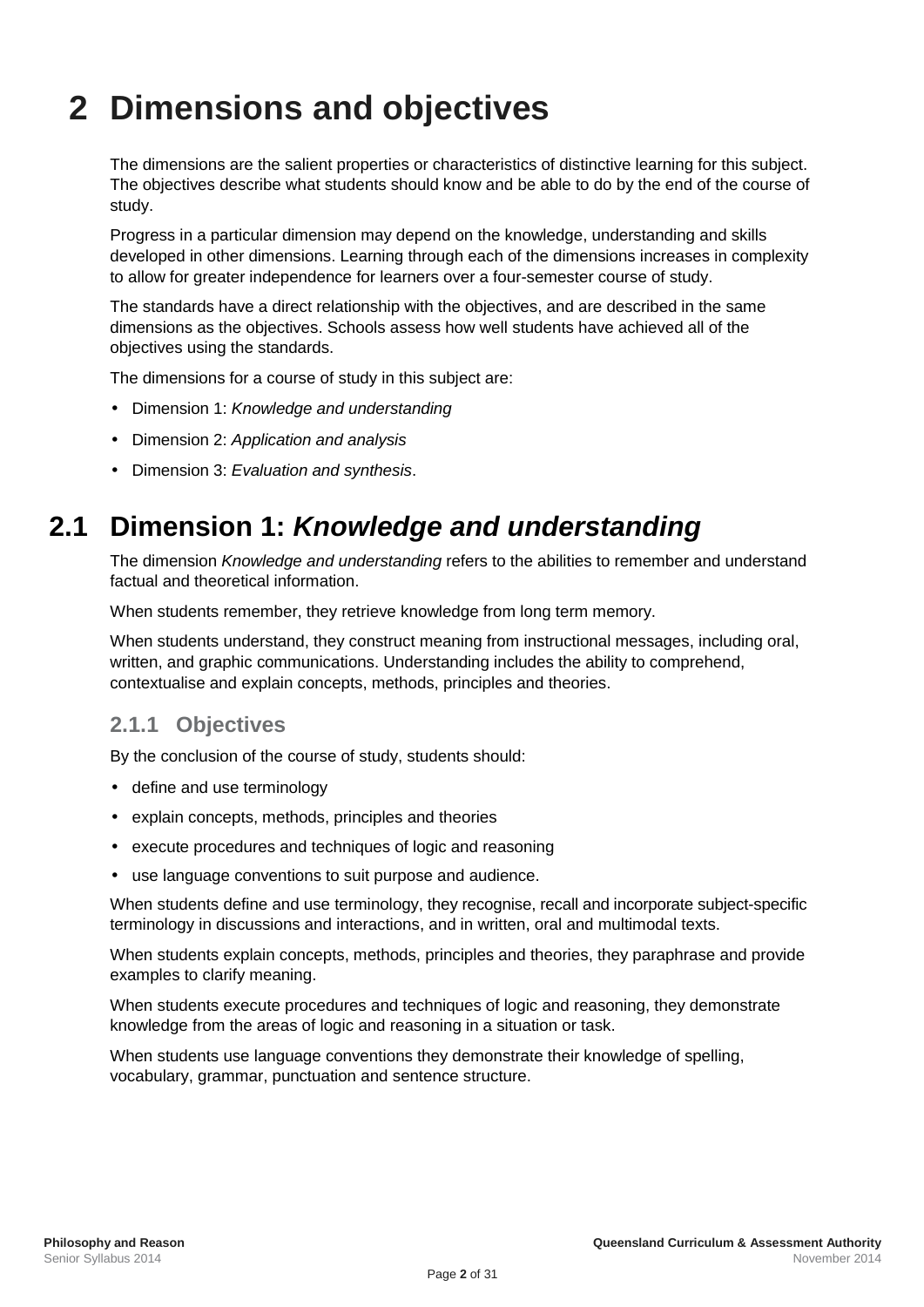# **2.2 Dimension 2:** *Application and analysis*

<span id="page-6-0"></span>The dimension *Application and analysis* refers to the processes involved in applying procedural knowledge to philosophical contexts and deconstructing ideas, information and argument to examine constituent parts and ascertain the relationships between these.

### <span id="page-6-1"></span>**2.2.1 Objectives**

By the conclusion of the course of study, students should:

- interpret ideas and information
- deconstruct arguments into constituent parts
- determine relationships within and between ideas, arguments and theories
- select and sequence subject matter.

When students interpret ideas and information, they make meaning of data and information using learnt knowledge, and may represent information in a different way to clarify meaning.

When students deconstruct arguments into constituent parts, they break down material, information and arguments into components to be able to more closely examine them.

When students determine relationships within and between ideas, arguments and theories, they examine how parts relate to others, identifying connections, similarities and differences. They assign significance to parts, identify claims and counterclaims. They may represent this information in diagrammatic or other illustrative ways.

<span id="page-6-2"></span>When students select and sequence subject matter, they choose and organise subject matter and in doing so use paragraphing, genre, mode and referencing conventions.

## **2.3 Dimension 3:** *Evaluation and synthesis*

The dimension *Evaluation and synthesis* encompasses the bringing together of ideas, constructing arguments, using evidence, making judgments and decisions, and justifying points of view and conclusions.

## <span id="page-6-3"></span>**2.3.1 Objectives**

By the conclusion of the course of study, students should:

- synthesise ideas and information
- evaluate philosophical theories, views and issues
- make and justify conclusions
- create arguments that communicate meaning and points of view.

When students synthesise ideas and information, they bring disparate ideas together, discard irrelevant material and assemble information.

When students evaluate philosophical theories, views and ideas, they use criteria and evidence to inform decisions and judgments.

When students make and justify conclusions, they make suppositions and decisions, draw conclusions and substantiate these with evidence gained from research and reasoning.

When students create arguments, they organise synthesised information (including evaluations, conclusions and justifications) into a whole to communicate meaning. The discourse of argument will state or defend a position. They will choose argumentative strategies to strengthen their points of view.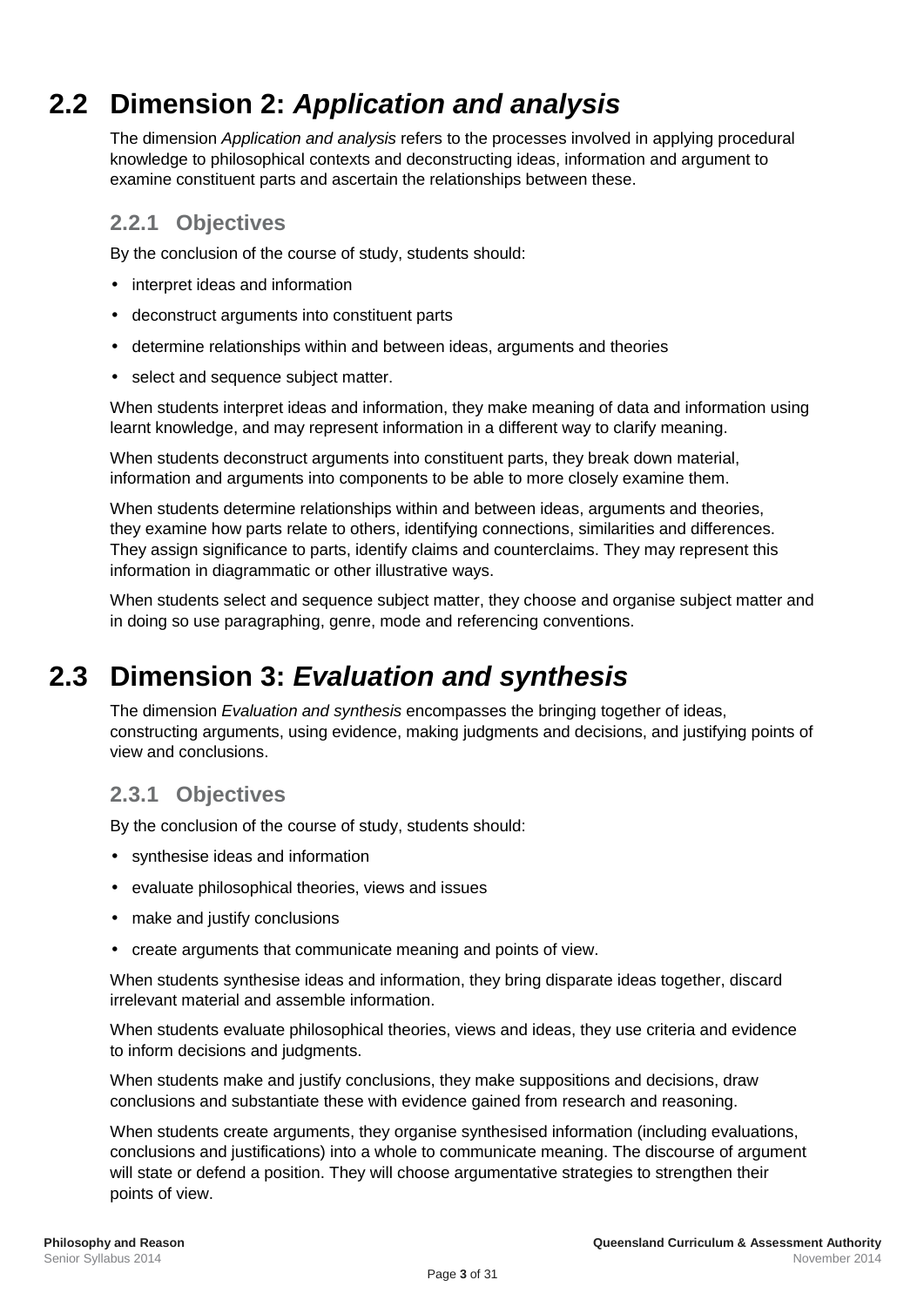# <span id="page-7-0"></span>**3 Course organisation**

## **3.1 Course overview**

<span id="page-7-1"></span>The minimum number of hours of timetabled school time, including assessment, for a course of study developed from this syllabus is 55 hours per semester. A course of study will usually be completed over four semesters (220 hours).

## <span id="page-7-2"></span>**3.1.1 Planning for a course of study**

When planning a four-semester course of study, the developmental principles of increasing levels of challenge and increasing independence should be considered and applied to learning experiences and assessment opportunities.

**Increasing levels of challenge** refers to the breadth and depth of knowledge, understanding and skills. Breadth refers to the range and extent of knowledge, understanding and skills associated with concepts, methods, principles, theories, procedures and techniques. Depth refers to the increasing complexity of understanding of ideas, arguments and theories. Increasing levels of challenge also refers to increasing the demands made on students as they progress through learning experiences and assessment opportunities from one unit to the next and across the course of study.

**Increasing independence** develops as students are required to accept responsibility for their own learning across the course. For example, early in the course students are provided with assisted and modelled learning and strongly scaffolded assessment, while later in the course, students use this prior learning to independently find resources, think more independently and complete less scaffolded assessment.

Across a four-semester course of study there must be:

- at least three topics, other than the core topic, used to construct six to eight units of work
- coverage of the core prior to verification.

### <span id="page-7-3"></span>**3.1.2 Core**

[Topic 1: Fundamentals of argument](#page-8-0) comprises the core for this subject. Coverage of all the content of the core is required by verification.

Schools may choose to teach the core as a discrete unit or units, either at the beginning of the course or at the beginning of each year of the course. The core must then be integrated into units and further developed throughout the course.

Alternatively, the core may be integrated across units of work and not delivered as a discrete unit. Schools choose the depth to which they will explore the core applicable to the units they undertake.

Coverage of the entire core is not required to be explicit in verification or exit folios. However, through student work, it must be evident that the core has informed and strengthened the philosophical discourse of students.

The following table outlines the guiding questions and required content of the core topic. In answering the guiding questions schools may add to, expand upon or delve deeper into the required content.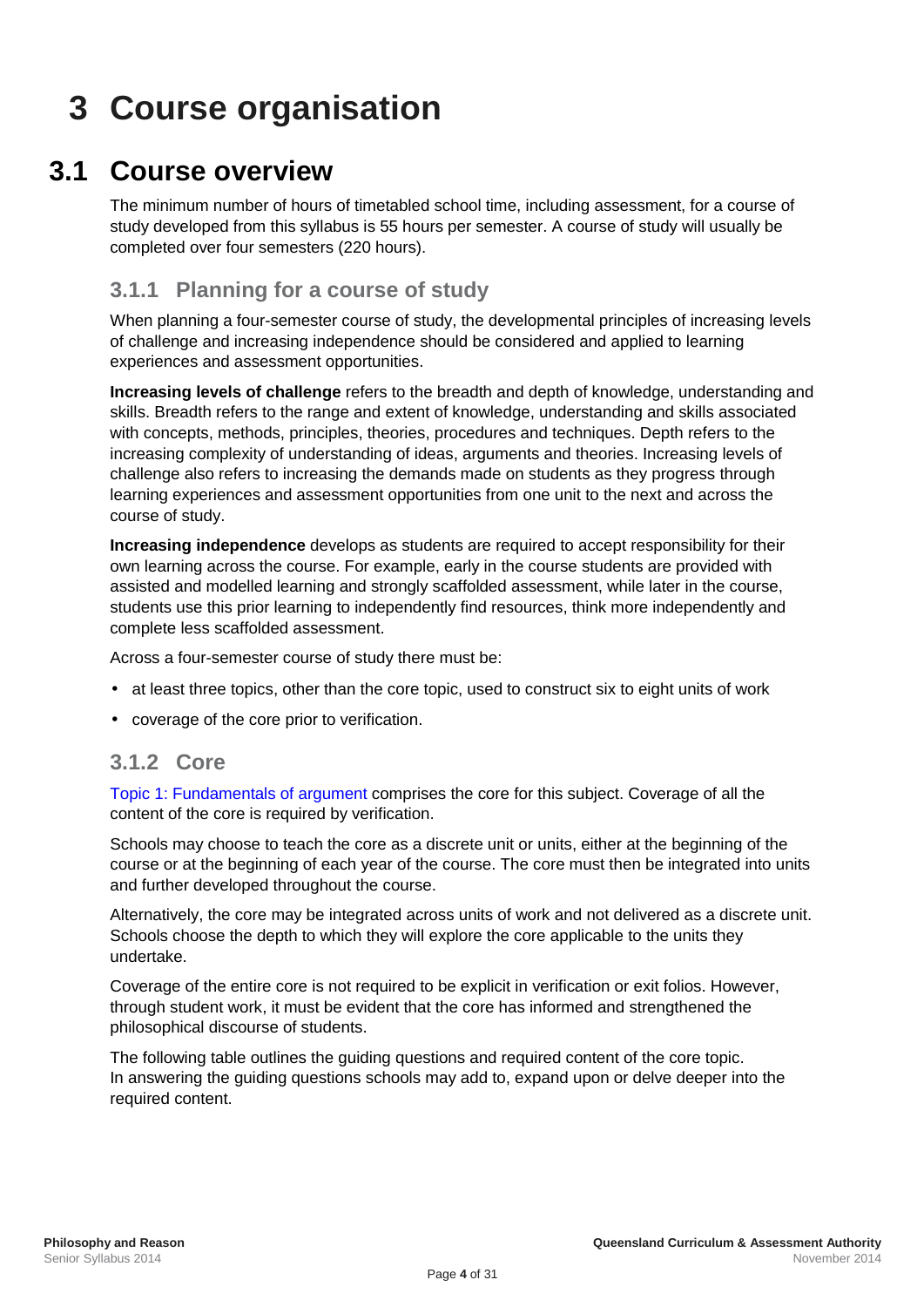<span id="page-8-0"></span>An *argument*, in philosophical terms, is an intellectual process whereby a connected series of statements are intended to establish a proposition. To assess an argument is to assess a truth claim and is therefore foundational to both the process of critical inquiry and our knowledge about the world.

| <b>Guiding questions</b>                                                           | <b>Required content</b>                                                                                                                                                                                |  |
|------------------------------------------------------------------------------------|--------------------------------------------------------------------------------------------------------------------------------------------------------------------------------------------------------|--|
| What are the elements of arguments?                                                | propositions<br>· premises<br>$\cdot$ conclusions<br>assumptions and tacit premises                                                                                                                    |  |
| How can arguments be structured?                                                   | deductive and inductive arguments<br>generalisations and analogies<br>· necessary and sufficient conditions                                                                                            |  |
| How can arguments be evaluated?                                                    | · validity<br>· soundness<br>$\cdot$ strength                                                                                                                                                          |  |
| What are fallacies of reasoning?                                                   | · illicit appeal<br>· assumption<br>$\cdot$ scope<br>· ambiguity<br>· cognitive bias                                                                                                                   |  |
| What are the elements of argument<br>construction and execution?                   | · standard argument technique<br>direct and indirect arguments<br>onus of proof<br>principle of charity<br>· fallibilism                                                                               |  |
| What are the tools of formal logic and how<br>can these inform critical reasoning? | · standard form, including syllogisms<br>propositional operators<br>translating to and from symbolic logic<br>deductive proof methods, including<br>Venn diagrams and truth tables<br>counter examples |  |

### <span id="page-8-1"></span>**3.1.3 Electives**

There are nine elective topics described in this section. Schools must choose at least three elective topics from which they will develop units of work. Two units based on the same topic may not be undertaken in the same year of the course.

Most topics provide guiding questions as an aid for teachers in the construction of their units of work. These guiding questions are not the only ones that may be posed. Each topic encourages the exploration of epistemological and metaphysical questions.

The suggested content provides a guide to the knowledge, understanding and skills that should be included when students seek to answer the guiding question.

The list of philosophers provided at the end of each topic is not intended to be prescriptive or exhaustive. Other thinkers, who may not be identified as philosophers, could be included and studied within a unit.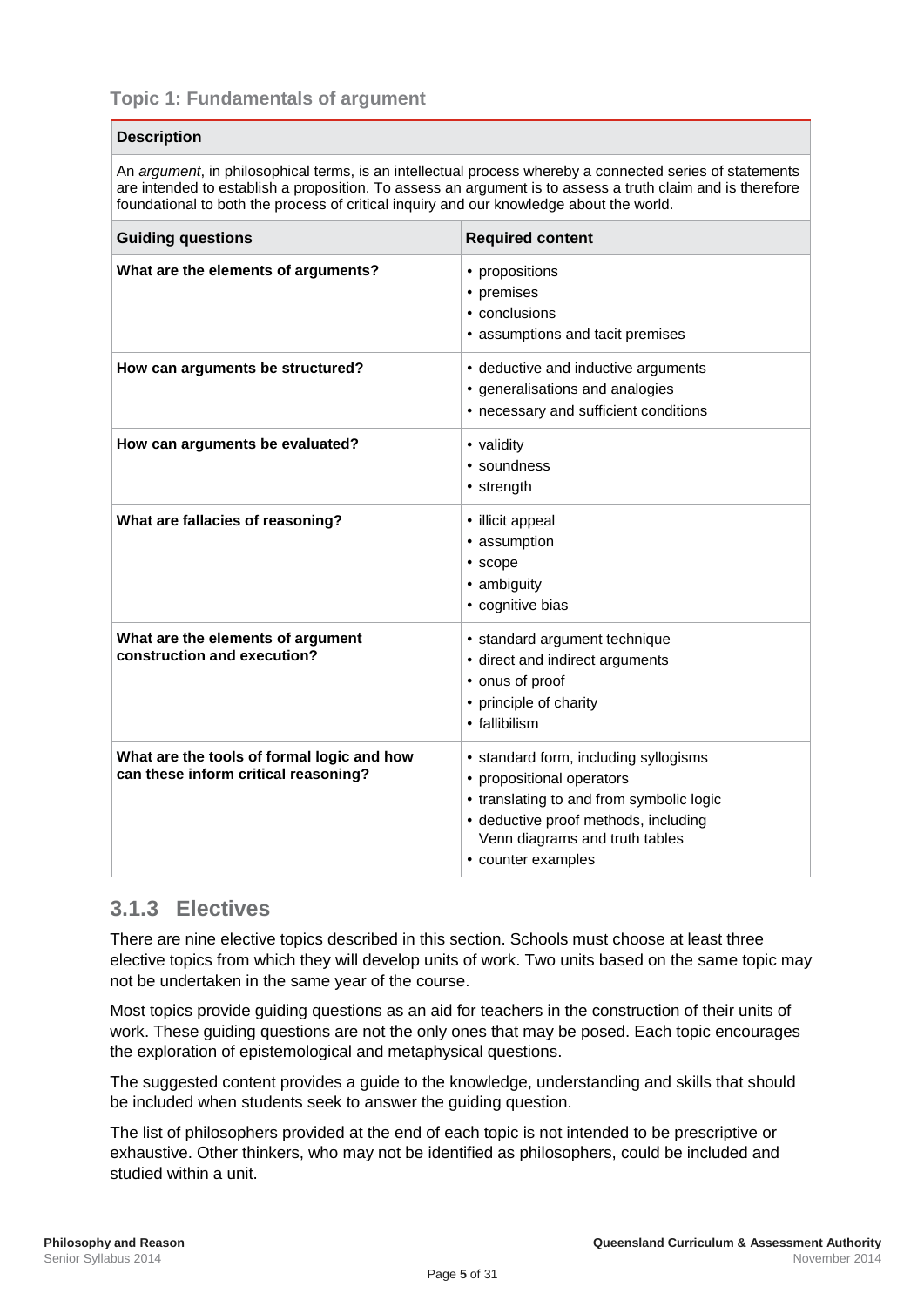The elective topics are:

- **[Topic 2: Causation](#page-9-0)**
- [Topic 3: Moral philosophy](#page-10-0) à,
- [Topic 4: Social and political philosophy](#page-11-0)  $\mathbf{r}$
- [Topic 5: Philosophy of mind](#page-12-0)
- [Topic 6: Philosophy of religion](#page-13-0)  $\hat{\mathbf{r}}$
- [Topic 7: Philosophy of science](#page-14-0)
- [Topic 8: Philosophy of art](#page-15-0)
- [Topic 9: Philosophical thinkers and schools of thought](#page-16-1)
- [Topic 10: School-based option.](#page-17-0)

#### <span id="page-9-0"></span>**Topic 2: Causation**

| <b>Description</b>                                                                                                                                                                                                     |                                                                                                                                                                                                                                                                                                                                                                                               |  |  |
|------------------------------------------------------------------------------------------------------------------------------------------------------------------------------------------------------------------------|-----------------------------------------------------------------------------------------------------------------------------------------------------------------------------------------------------------------------------------------------------------------------------------------------------------------------------------------------------------------------------------------------|--|--|
| Causation (or causality) is the study of the relationship between two events, in which one is a<br>consequence of the other. To say that event A causes event B is to call A the cause and B the effect.               |                                                                                                                                                                                                                                                                                                                                                                                               |  |  |
| <b>Guiding questions</b>                                                                                                                                                                                               | <b>Suggested content</b>                                                                                                                                                                                                                                                                                                                                                                      |  |  |
| How can we determine causal relationships?<br>What does it mean that A causes B?<br>· What things suggest a causal relationship?                                                                                       | · Aristotle's four causes<br>(material, formal, efficient and final)<br>· teleological causation<br>proximate and ultimate causation<br>· necessary and sufficient conditions<br>Mill's methods of determining causality<br>correlation and causation<br>· Hume's criteria for causation<br>post hoc ergo propter hoc fallacy (false cause)                                                   |  |  |
| What are the types of causality?<br>Are all causal relationships the same?<br>· What is physical causality?<br>What does it mean to say relationships are<br>logically causal?<br>How is causation treated in science? | · deductive certainty<br>· inductive strength<br>contributory factors<br>proof in science<br>· causation in complex systems<br>(e.g. social - Domino effect)<br>chaos theory<br>determinism<br>$\cdot$<br>· implications for free will<br>· compatibilism<br>$\cdot$ entropy and the arrow of time<br>· quantum physics and randomness<br>the anthropic principle of the universe's existence |  |  |
| <b>Suggested philosophers</b>                                                                                                                                                                                          |                                                                                                                                                                                                                                                                                                                                                                                               |  |  |
| Aristotle, Bacon, Davies, Dennett, Hawking, Hume, Mill, Russell                                                                                                                                                        |                                                                                                                                                                                                                                                                                                                                                                                               |  |  |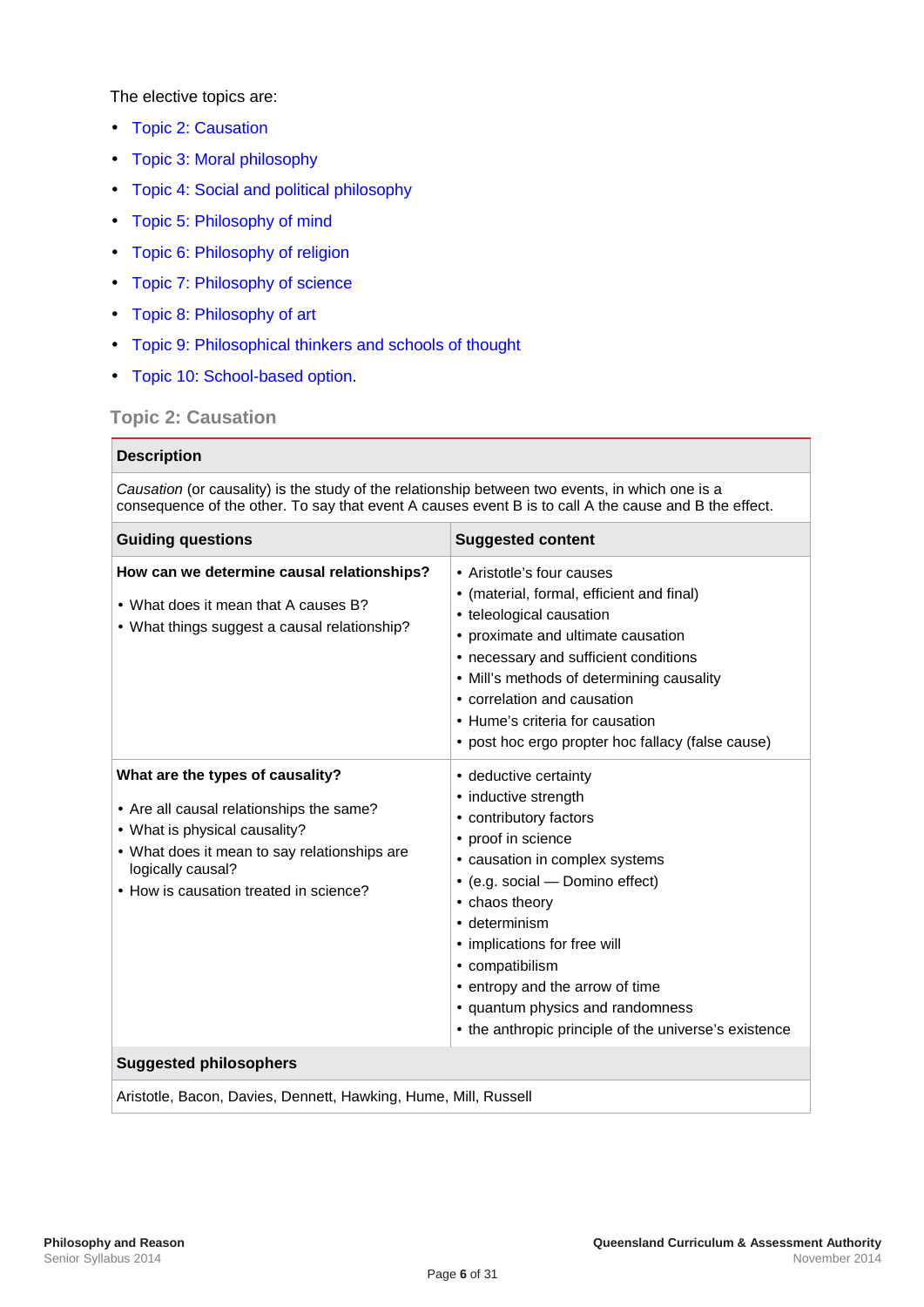<span id="page-10-0"></span>*Moral philosophy* is the study of ethical theories in an attempt to understand how we should live our lives. It is often divided into three sections:

- *meta-ethics* deals with questions about the nature of morality, including how morals might be said to exist
- *normative ethics* is concerned with developing ethical theories to guide our actions
- *applied ethics* considers particular cases and situations.

Understanding philosophical concepts such as rightness, duty, freedom, and virtue is vital if such a discussion is to be informed, rational and convincing.

| <b>Guiding questions</b>                                                                                                                                                                                                                                                                | <b>Suggested content</b>                                                                                                                          |  |
|-----------------------------------------------------------------------------------------------------------------------------------------------------------------------------------------------------------------------------------------------------------------------------------------|---------------------------------------------------------------------------------------------------------------------------------------------------|--|
| What is the nature of morality?<br>· Do morals exist?<br>· What are the sources of morality?<br>Are there absolute rights and wrongs?                                                                                                                                                   | theory of forms<br>· religion / natural law<br>human nature<br>· culture<br>moral relativism, objectivism and absolutism<br>evolution of morality |  |
| How do I know what is right?<br>How is 'good' related to pleasure and<br>happiness?<br>Do I have particular duties?<br>Are the consequences of actions all that matter?<br>· Is there a connection between morality and<br>character?<br>Do I owe a greater duty to myself than others? | categorical imperative<br>epicureanism<br>ethical egoism<br>the good life<br>hedonism<br>stoicism<br>utilitarianism<br>· virtue ethics            |  |
| How do people live moral lives?<br>Why should I be moral?<br>• How do we apply ethical theory to contemporary<br>issues?<br>How far does my moral responsibility extend?<br><b>Suggested philosophers</b>                                                                               | state of nature<br>bioethics<br>$\cdot$ conflict<br>business ethics<br>environmental ethics<br>distribution of wealth                             |  |
| Aristotle, Bentham, Harris, Hume, Kant, Mill, Plato, Rawls, Singer                                                                                                                                                                                                                      |                                                                                                                                                   |  |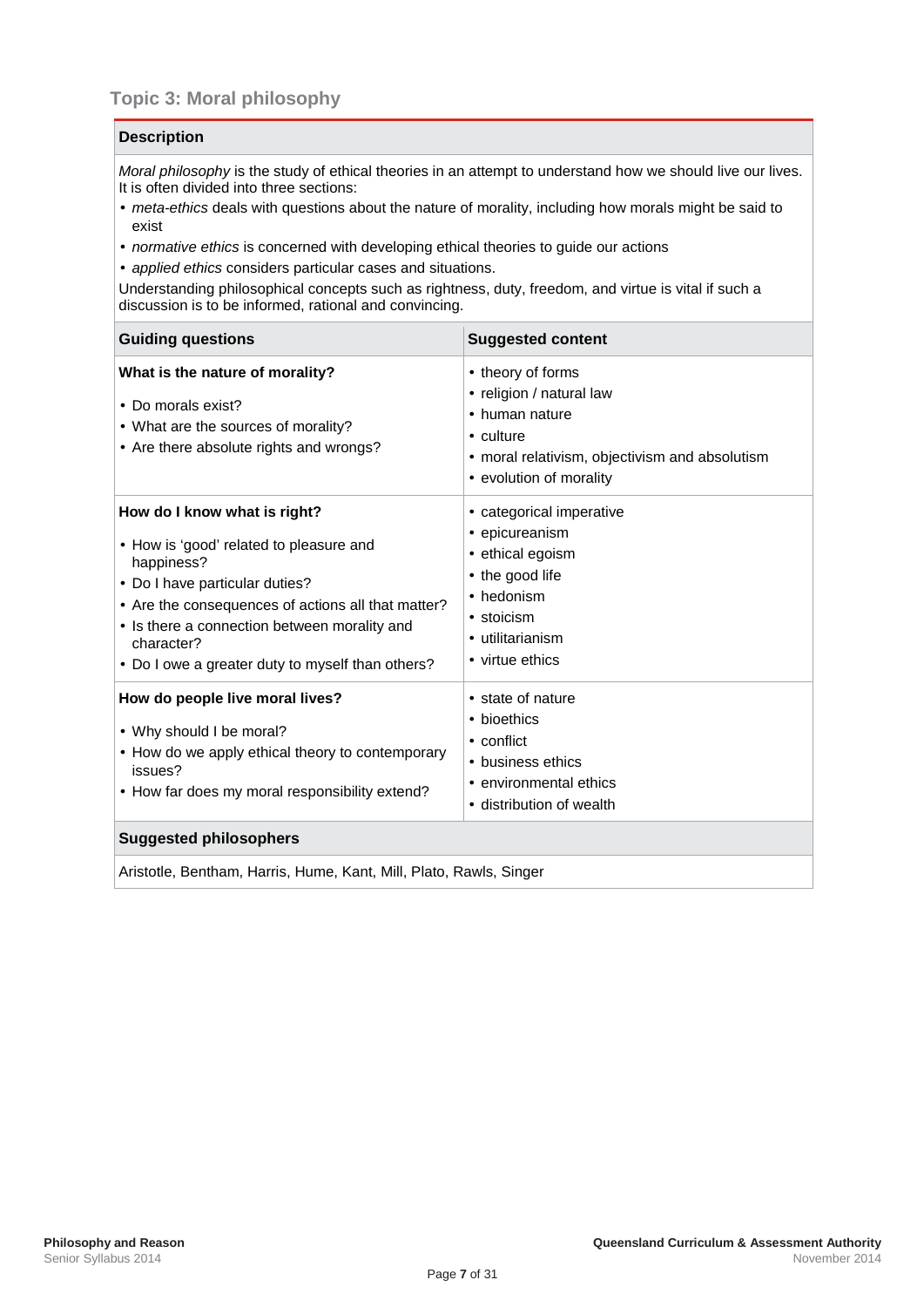<span id="page-11-0"></span>*Social and political philosophy* is philosophical reflection on how best to arrange collective life. This includes an analysis of political institutions, economic systems and social practices.

| <b>Guiding questions</b>                                                                                                                                    | <b>Suggested content</b>                                                                                                                                                                                                |  |
|-------------------------------------------------------------------------------------------------------------------------------------------------------------|-------------------------------------------------------------------------------------------------------------------------------------------------------------------------------------------------------------------------|--|
| Why should I be governed?                                                                                                                                   | · human nature                                                                                                                                                                                                          |  |
| Do humans need to be a part of a society to                                                                                                                 | the 'state of nature'                                                                                                                                                                                                   |  |
| flourish as an individual?                                                                                                                                  | the social contract                                                                                                                                                                                                     |  |
| - How do I consent to be governed?                                                                                                                          | civil duties                                                                                                                                                                                                            |  |
| · What is the purpose of government?                                                                                                                        | · revolution                                                                                                                                                                                                            |  |
| What are the principles by which we should be<br>governed?<br>· What is freedom?<br>· What is equality?<br>· What is justice?<br>· What legitimises rights? | · fairness<br>· justice<br>positive and negative freedom<br>crime and punishment<br>- declaration of human rights<br>protection of self<br>· sources of rights<br>· rights and responsibilities<br>· political ideology |  |
| What are the challenges of government?                                                                                                                      | · censorship                                                                                                                                                                                                            |  |
| - How should government balance the needs of                                                                                                                | · distributive justice                                                                                                                                                                                                  |  |
| the individual with the needs of the many?                                                                                                                  | · globalisation                                                                                                                                                                                                         |  |
| - How should government prioritise the needs of                                                                                                             | . Just War theory                                                                                                                                                                                                       |  |
| its citizens against citizens of other states?                                                                                                              | · nationalism                                                                                                                                                                                                           |  |
| What right does a government have to interfere                                                                                                              | · terrorism                                                                                                                                                                                                             |  |
| in the workings of other countries?                                                                                                                         | · civil disobedience                                                                                                                                                                                                    |  |
| What determines the nature of government?                                                                                                                   | · democracy                                                                                                                                                                                                             |  |
| · What are the forms of government?                                                                                                                         | dictatorship                                                                                                                                                                                                            |  |
| What legitimises a government's claim to                                                                                                                    | communism                                                                                                                                                                                                               |  |
| authority?                                                                                                                                                  | anarchy                                                                                                                                                                                                                 |  |
| What is the role of the citizen in various forms of                                                                                                         | oligarchy                                                                                                                                                                                                               |  |
| government?                                                                                                                                                 | · socialism                                                                                                                                                                                                             |  |
| <b>Suggested philosophers</b>                                                                                                                               |                                                                                                                                                                                                                         |  |

Berlin, Confucius, Dworkin, Hobbes, Hume, Jefferson, Kant, Locke, Machiavelli, Marx, Mill, Nozick, Orwell, Paine, Plato, Popper, Rawls, Rousseau, Russell, Sartre, Smith, Spinoza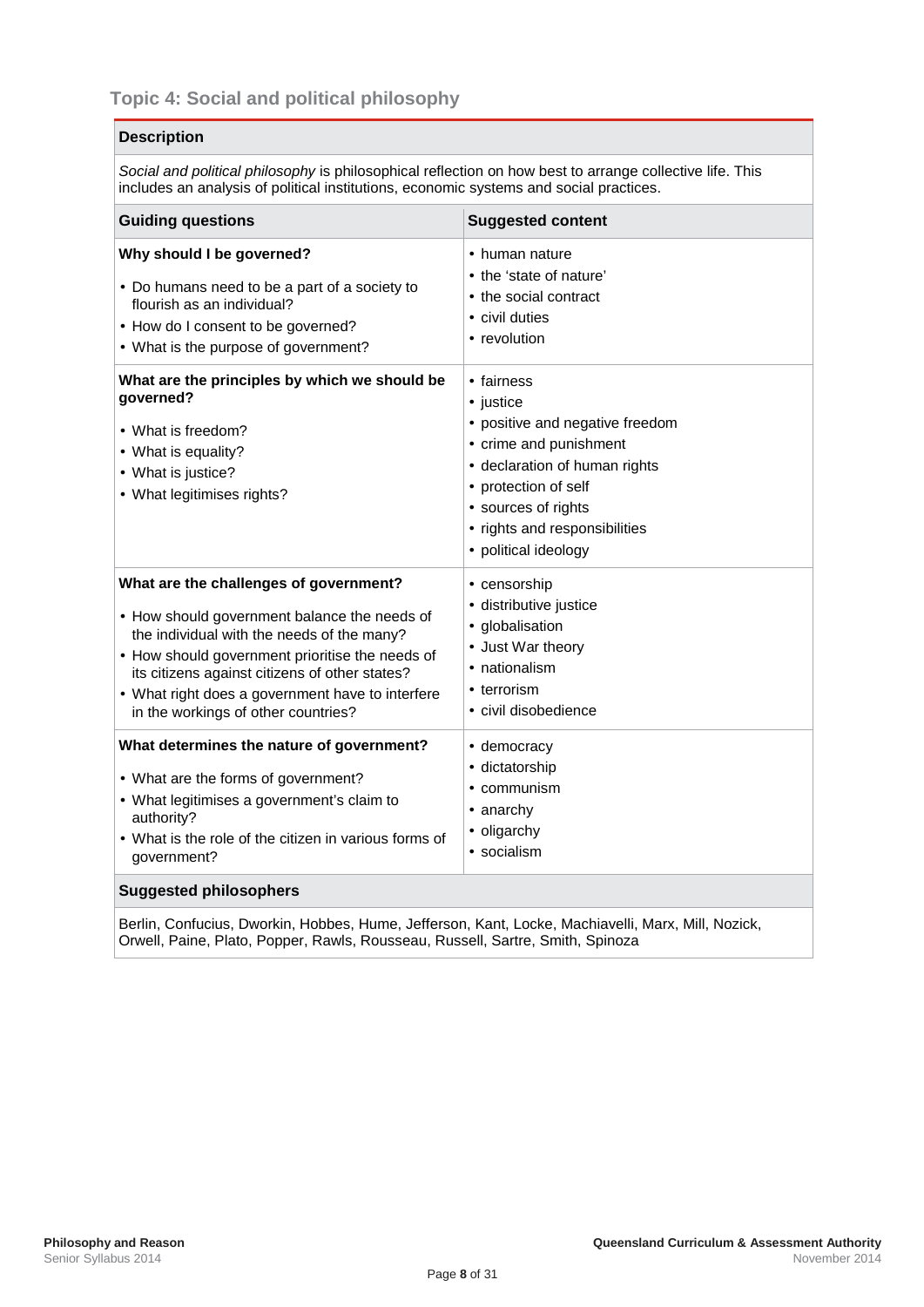<span id="page-12-0"></span>*Philosophy of mind* is philosophical reflection on the metaphysical nature of the mind and the epistemological concerns with justifying any such claim.

| <b>Guiding questions</b>                                                                                                                                                                                                                                                      | <b>Suggested content</b>                                                                                                                                                                                                                                                                                                 |  |
|-------------------------------------------------------------------------------------------------------------------------------------------------------------------------------------------------------------------------------------------------------------------------------|--------------------------------------------------------------------------------------------------------------------------------------------------------------------------------------------------------------------------------------------------------------------------------------------------------------------------|--|
| What is the nature of the mind?<br>· What do we mean by 'mind'?<br>Does the mind exist?<br>I is there a soul and is it connected to the mind?<br>· Is there a mental world?<br>How can the physical world and mental world<br>interact?<br>· What is 'subjective experience'? | · monism, dualism, physicalism, idealism, realism,<br>occasionalism, epiphenomenalism<br>the inconsistent tetrad<br>artificial intelligence (AI)<br>philosophical zombies<br>the problem of interaction<br>a priori and a posteriori knowledge<br>· tabula rasa<br>· substance and property dualism<br>mind-body problem |  |
| Is the mind separate from the body?<br>· Is the mind simply the brain?<br>Could the mind exist outside the body?<br>How do the mind and body interact?<br>Could computers have a mind?                                                                                        | · parallelism<br>functionalism<br>· artificial intelligence (AI)                                                                                                                                                                                                                                                         |  |
| How do we know there are other minds?<br>· How can we know about other minds?<br>Do animals have minds?                                                                                                                                                                       | · solipsism<br>theories of mind                                                                                                                                                                                                                                                                                          |  |
| What is the nature of consciousness?<br>What is the nature of conscious experience?<br>Are humans the only conscious animals?<br>Can machines be conscious?<br>How does the outside world enter the brain?<br>What is the role of language in consciousness?                  | · artificial intelligence (AI), weak and strong<br>sense data and sense perception<br>epiphenomenalism<br>· solipsism<br>· Turing test                                                                                                                                                                                   |  |
| What is the nature of experience?                                                                                                                                                                                                                                             | · brain states<br>· naturalistic theories of experience<br>consciousness and the nature of experience                                                                                                                                                                                                                    |  |
| <b>Suggested philosophers</b>                                                                                                                                                                                                                                                 |                                                                                                                                                                                                                                                                                                                          |  |

Aristotle, Berkeley, Chalmers, Dennett, Descartes, Deutsch, Hegel, Hume, Kant, Locke, Minsky, Nagel, Putnam, Quine, Rorty, Russell, Ryle, Searle, Turing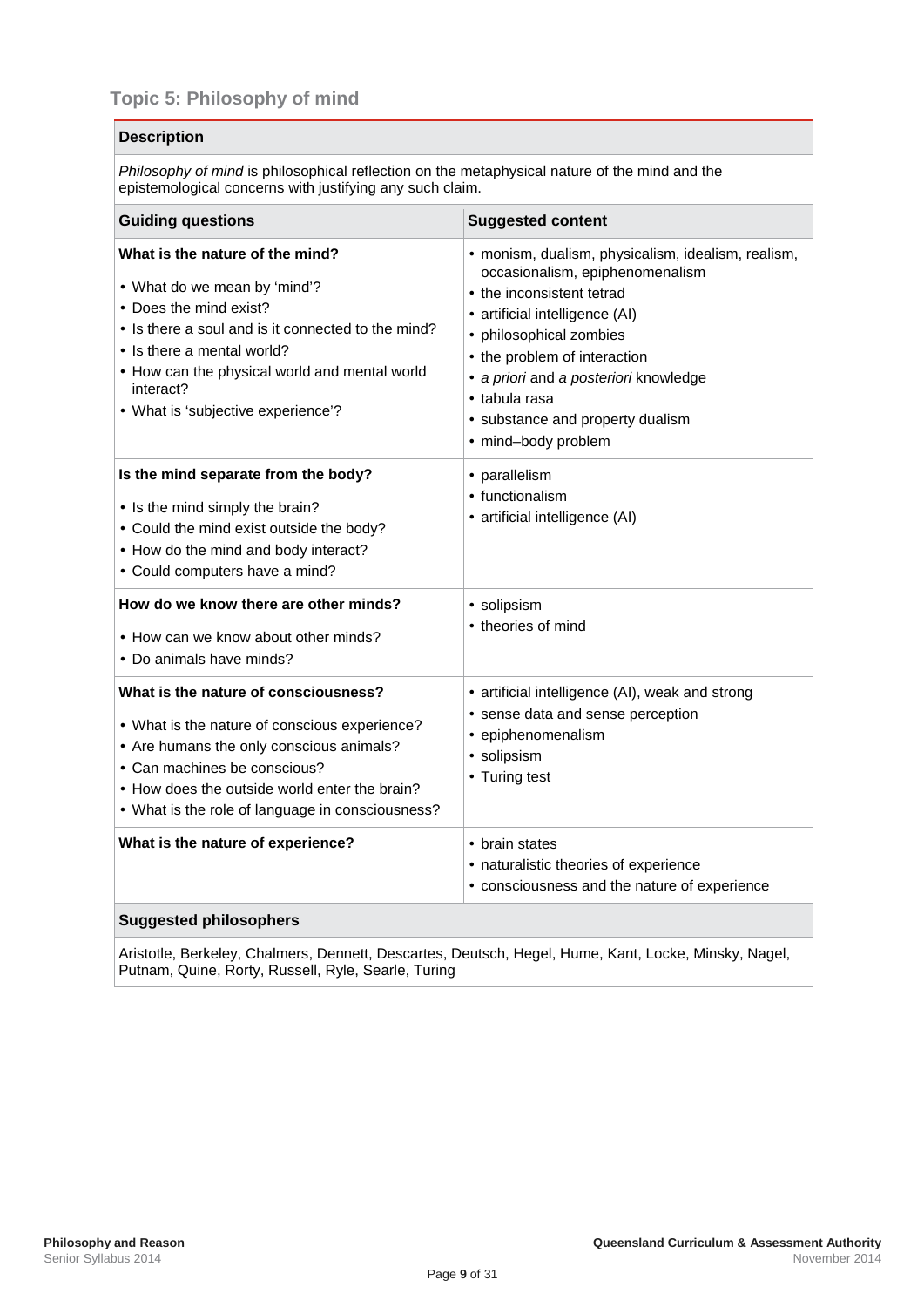<span id="page-13-0"></span>

| <b>Description</b>                                                                                                                                                                                                                                                                                                                                                                                                                        |                                                                                                                                                                                  |  |  |
|-------------------------------------------------------------------------------------------------------------------------------------------------------------------------------------------------------------------------------------------------------------------------------------------------------------------------------------------------------------------------------------------------------------------------------------------|----------------------------------------------------------------------------------------------------------------------------------------------------------------------------------|--|--|
| Philosophy of religion examines the nature of religion, explores rational arguments for and against various<br>religious views, analyses the nature of religious language and explores the relationship between belief,<br>faith and reason. While the Western philosophical tradition focuses its inquiry on the Abrahamic faiths,<br>attention can also be given to religions such as Buddhism, Hinduism and indigenous belief systems. |                                                                                                                                                                                  |  |  |
| <b>Guiding questions</b>                                                                                                                                                                                                                                                                                                                                                                                                                  | <b>Suggested content</b>                                                                                                                                                         |  |  |
| What is the nature of religious language?                                                                                                                                                                                                                                                                                                                                                                                                 |                                                                                                                                                                                  |  |  |
| · How can 'religion' be defined?                                                                                                                                                                                                                                                                                                                                                                                                          | concepts of personality, transcendence,<br>immanence, omnipotence, omniscience, moral<br>perfection, necessary existence                                                         |  |  |
| What does the term 'God' mean, or alternatively,<br>the 'Ultimate' or 'Essential'?                                                                                                                                                                                                                                                                                                                                                        | theism, deism, pantheism, atheism<br>allegory, metaphor and analogy as against literal<br>truth                                                                                  |  |  |
| What does 'truth' mean in a religious context?                                                                                                                                                                                                                                                                                                                                                                                            |                                                                                                                                                                                  |  |  |
| · How is truth determined?                                                                                                                                                                                                                                                                                                                                                                                                                | correspondence (realist) and coherence<br>(anti-realist) theories of truth<br>· verificationism<br>· falsification<br>exegesis as against intuitive or experiential<br>knowledge |  |  |
| Can God's existence, or alternatively,<br>conceptions such as the Emptiness or Nirvana,<br>be established by rational argument?                                                                                                                                                                                                                                                                                                           | cosmological argument<br>argument to design<br>ontological argument<br>argument from religious experience<br>argument from morality                                              |  |  |
| Does the presence of evil and suffering<br>challenge a theistic conception of God?                                                                                                                                                                                                                                                                                                                                                        | logical and evidential problem of evil/suffering<br>alternative explanations for suffering drawn from<br>ä,<br>Eastern philosophy, e.g. Four Noble Truths                        |  |  |
| Can a belief in miracles be logically sustained?                                                                                                                                                                                                                                                                                                                                                                                          |                                                                                                                                                                                  |  |  |
| · Is a belief in immortality and eternal life logically<br>coherent?                                                                                                                                                                                                                                                                                                                                                                      |                                                                                                                                                                                  |  |  |
| What is the relationship between faith, reason<br>and belief?                                                                                                                                                                                                                                                                                                                                                                             | · Pascal's wager<br>· fideism                                                                                                                                                    |  |  |
| How do recent or current issues illustrate<br>debates within Philosophy of religion?                                                                                                                                                                                                                                                                                                                                                      | the teaching of creationism, intelligent design and<br>evolution<br>the role of religious belief and discourse in secular<br>society                                             |  |  |
| <b>Suggested philosophers</b>                                                                                                                                                                                                                                                                                                                                                                                                             |                                                                                                                                                                                  |  |  |

Anselm, Aquinas, Aristotle, Ayer, Cupitt, Darwin, Descartes, Epicurus, Flew, Hick, Hume, Irenaeus, James, Kant, Kierkegaard, Lewis, Mackie, Pascal, Plantinga, Siddhartha Gautama, Swinburne, Williams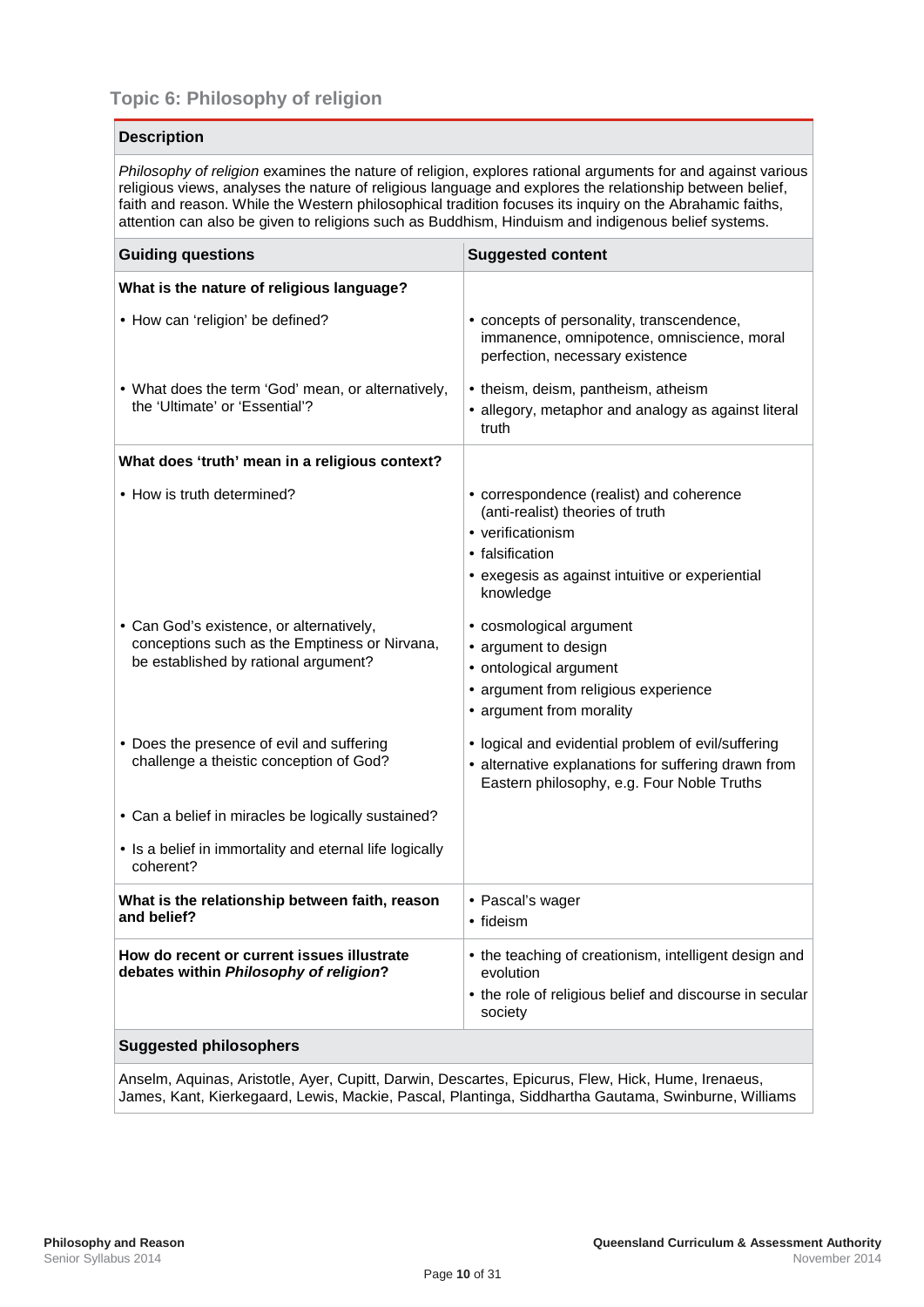<span id="page-14-0"></span>*Philosophy of science* examines the assumptions, methodology and claims of science, including issues of truth and proof.

| <b>Guiding questions</b>                                                                                                                                                                                                                                                                                                                                                  | <b>Suggested content</b>                                                                                                                                                                                        |  |
|---------------------------------------------------------------------------------------------------------------------------------------------------------------------------------------------------------------------------------------------------------------------------------------------------------------------------------------------------------------------------|-----------------------------------------------------------------------------------------------------------------------------------------------------------------------------------------------------------------|--|
| What are the assumptions of science?<br>· Is there an external reality independent of<br>human observation?<br>How can we best learn about the world?<br>· What is the nature of scientific evidence?<br>How does the term 'logical' apply to the world?                                                                                                                  | · realism vs. idealism<br>· materialism<br>philosophical naturalism<br>methodological naturalism<br>×.<br>instrumentalism                                                                                       |  |
| What are the methodologies of science?<br>· Is there such a thing as a 'scientific method'?<br>How does the practice of science relate to the<br>public understanding of science?<br>· What is the distinction between science and<br>pseudoscience?<br>Does the word 'knowledge' mean the same thing<br>in science as in other areas such as religion and<br>aesthetics? | empiricism and rationalism<br>experimentation<br>· scientific theories<br>laws of science<br>ä.<br>the nature of proof<br>٠<br>double-blind experiments<br>falsification<br>· reductionism<br>· paradigm shifts |  |
| What are the limitations of science?<br>What might be considered 'scientific' questions?<br>What might not? Why?<br>Is science the best way to learn about the<br>physical world?<br>Can human experiences transcend the physical<br>world?                                                                                                                               | chaos theory .<br>emergent properties<br>computability<br>quantum physics<br>· consciousness                                                                                                                    |  |
| <b>Suggested philosophers</b>                                                                                                                                                                                                                                                                                                                                             |                                                                                                                                                                                                                 |  |

Aristotle, Bacon, Dennett, Descartes, Deutsch, Einstein, Feyerabend, Galileo, Hayek, Hume, Kuhn, Leibnitz, Mach, Nagel, Ockham, Peirce, Popper, Putnam, Newton, Quine, Rorty, Russell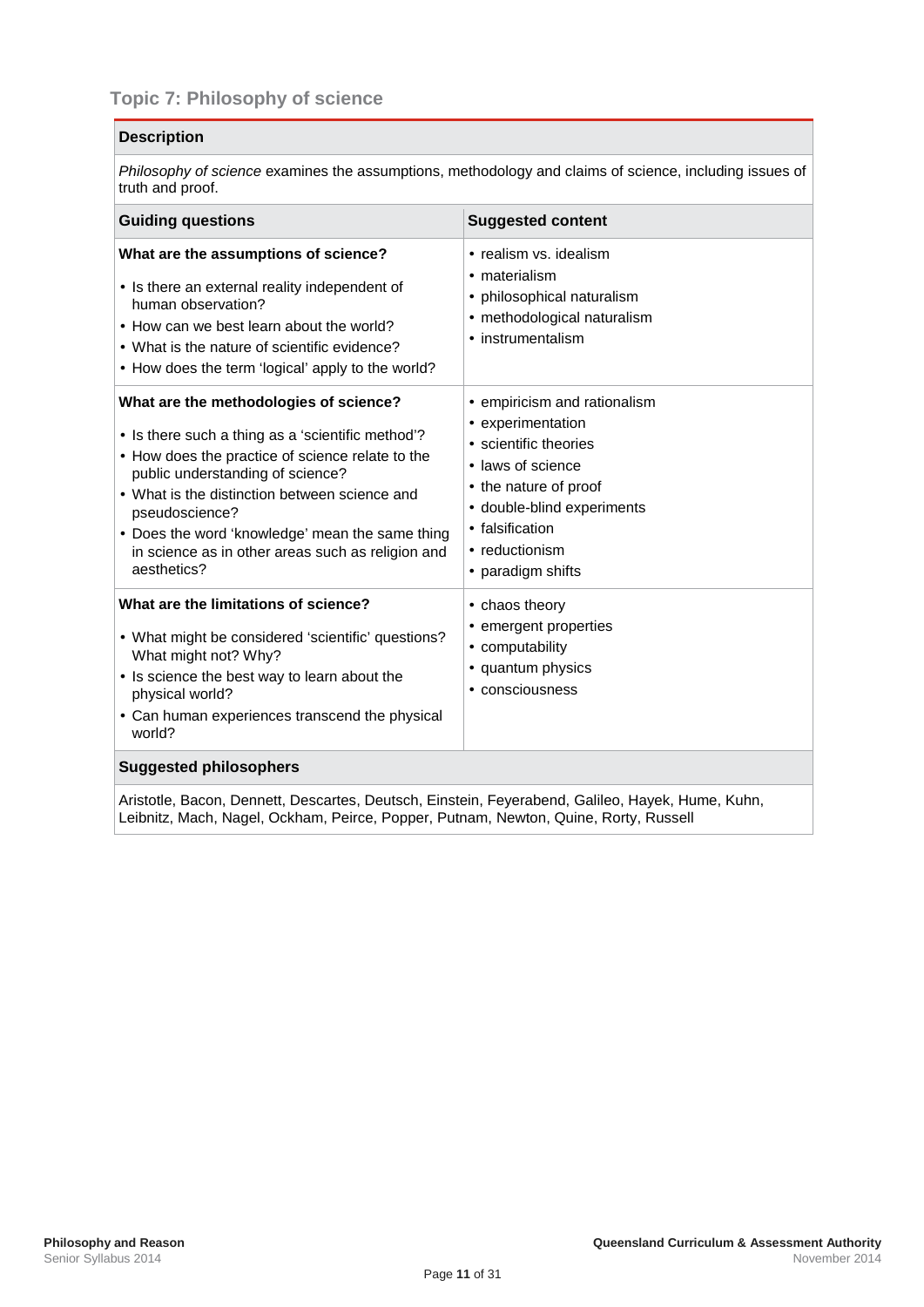## <span id="page-15-0"></span>**Topic 8: Philosophy of art**

#### **Description**

*Philosophy of art*, also known as *aesthetics*, concerns itself with the investigation of concepts and beliefs associated with artistic experience.

| <b>Guiding questions</b>                                                                                                                                                   | <b>Suggested content</b>                                                                                                                      |  |
|----------------------------------------------------------------------------------------------------------------------------------------------------------------------------|-----------------------------------------------------------------------------------------------------------------------------------------------|--|
| What constitutes art?                                                                                                                                                      | · avant-garde                                                                                                                                 |  |
| How does art communicate meaning?<br>• How do aesthetic judgments differ in nature from<br>other kinds of judgments?<br>· Is objectivity possible in aesthetic evaluation? | nature of aesthetic judgment (Kant)                                                                                                           |  |
| What is the relationship between art and<br>truth? .<br>beauty?<br>morality?                                                                                               | · art as metaphor<br>modes of expression in art                                                                                               |  |
| Why is art valued?<br>What is the role of art, and the artist, in society?                                                                                                 | art as significant form<br>modes of representation in art, e.g.<br>- Plato and Aristotle's conception of mimesis<br>- radical conventionalism |  |
| <b>Suggested philosophers</b>                                                                                                                                              |                                                                                                                                               |  |
| Aristotle, Bell, Clarke, Confucius, Dewey, Hume, Kant, Lessing, Plato, Schopenhauer                                                                                        |                                                                                                                                               |  |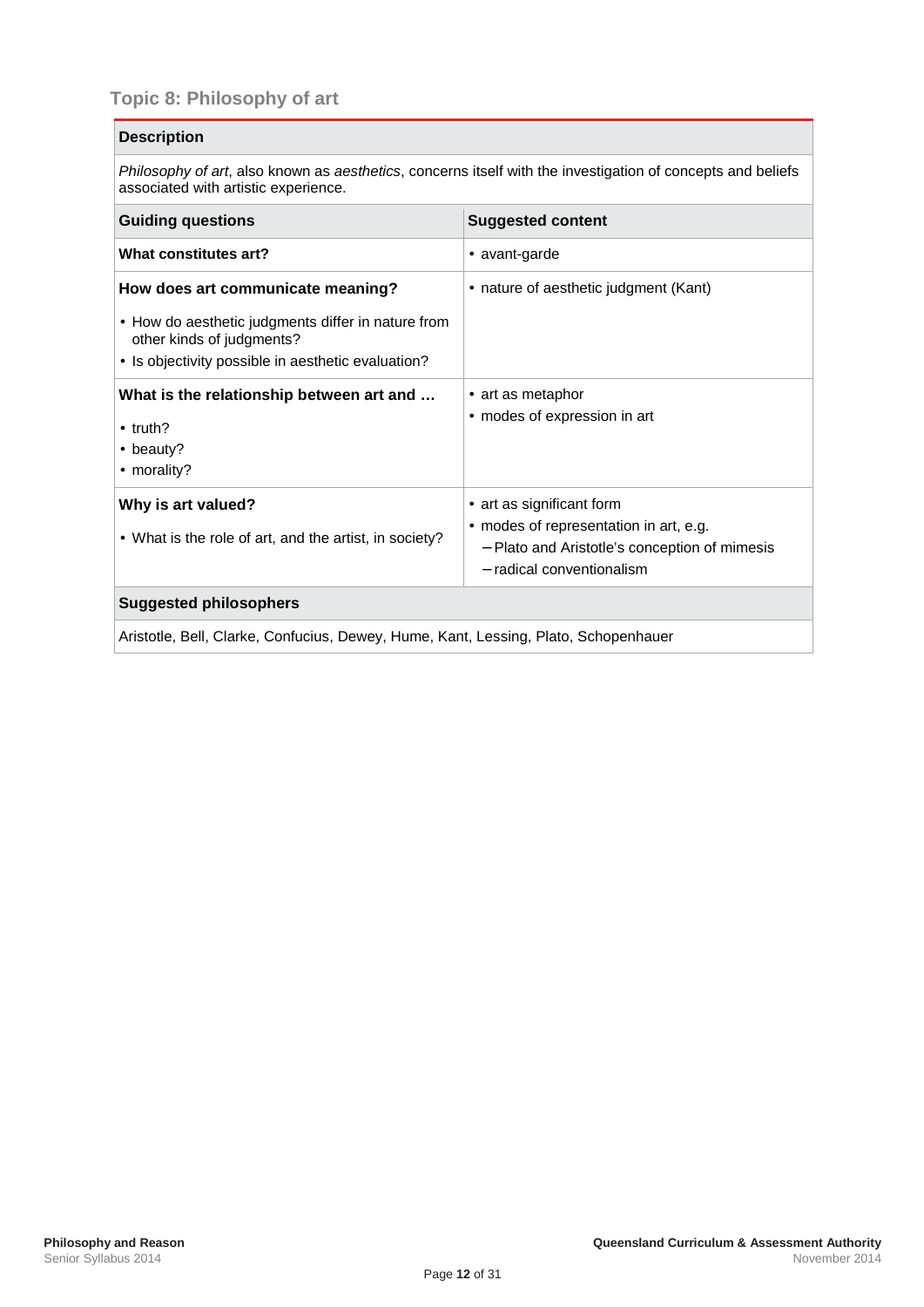#### <span id="page-16-0"></span>**Specific advice for Topics 9 and 10**

Schools choosing to undertake Topic 9 are required to provide this as the sample unit for their work program unless they have also chosen Topic 10, in which case the unit developed from Topic 10 is required. Through the unit overview schools must demonstrate that there will be sufficient scope and depth of student learning to meet the dimensions and objectives as well as the exit standards. The subject matter of the unit must differ significantly from other areas investigated in the school's program.

#### <span id="page-16-1"></span>**Topic 9: Philosophical thinkers and schools of thought**

#### **Description**

The study of the ideas of a particular philosopher or school of philosophical thought can be both instructive and challenging. This elective provides students with the opportunity to appreciate the ideas of a significant philosopher or philosophy, and in the process develop their skills in logical analysis and critical reasoning.

#### **Suggested content**

When undertaking Topic 9, the student would initially analyse and evaluate a significant philosophical school or a significant philosophical thinker, either individually or in interaction with other thinkers. Then, as an assessment opportunity, the student would explore how the ideas of that significant philosophical school or significant philosophical thinker assist in the interpretation and understanding of a contemporary issue or philosophical discourse.

| Suggested philosophical schools of thought                                                                                                                                                                                                                                                                  | <b>Suggested philosophers</b>                                                                                                                                                       |                                                                                                                                                                          |
|-------------------------------------------------------------------------------------------------------------------------------------------------------------------------------------------------------------------------------------------------------------------------------------------------------------|-------------------------------------------------------------------------------------------------------------------------------------------------------------------------------------|--------------------------------------------------------------------------------------------------------------------------------------------------------------------------|
| consequentialism<br>cynicism<br>deontologists<br>determinism<br>Eastern philosophy (e.g. of India, China, Japan)                                                                                                                                                                                            | Aquinas<br>Arendt<br>Aristotle<br>Augustine<br>Bentham                                                                                                                              | · Kant<br>Kierkegaard<br>Lao Tzu<br>· Locke<br>Marx<br>Mill                                                                                                              |
| empiricism<br>epicureanism<br>existentialism<br>idealism<br>feminist philosophy<br>libertarianism<br>linguistic philosophy<br>logical atomism<br>logical positivism<br>monism<br>nihilism<br>non-cognitivism<br>philosophy of mathematics<br>pragmatism<br>rationalism<br>realism<br>scepticism<br>stoicism | <b>Berkeley</b><br>Chomsky<br>Confucius<br>de Beauvoir<br>Derrida<br><b>Descartes</b><br>Dewey<br>Diogenes<br>Epicurus<br>Foucault<br>Frege<br>Hegel<br>Heidegger<br>Hobbes<br>Hume | Nietzsche<br>· Plato<br>Popper<br>Rousseau<br>Russell<br>· Sartre<br>· Schopenhauer<br>· Singer<br>Socrates<br>Spinoza<br>· Taylor<br>Voltaire<br>Wittgenstein<br>· Zeno |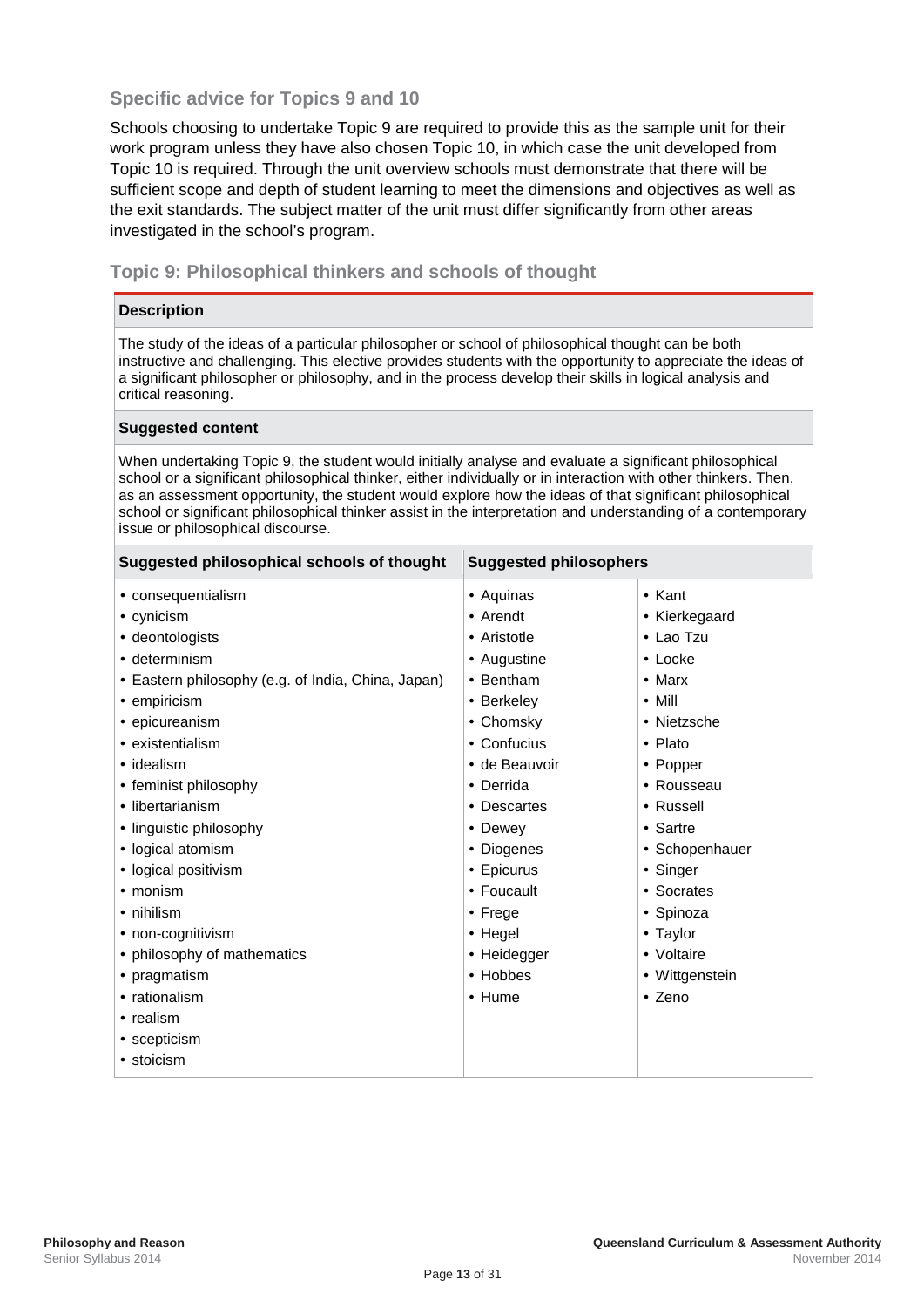<span id="page-17-0"></span>A *school-based* unit enables schools to devise their own philosophical in-depth study.

#### **Suggested content**

Schools choosing this option must provide this as the sample unit in their work program. The unit must:

- $\cdot$  only be used to develop one unit of work
- combine a maximum of two existing topics
- deal with subject matter that is discreet, i.e. the subject matter can't be undertaken in any of the topics
- $\cdot$  reflect the appropriate stage of the course in which the unit is delivered
- develop core knowledge, skills and understandings
- allow the delivery and assessment of the dimensions and objectives.

## <span id="page-17-1"></span>**3.1.4 Units of work**

Units of work are developed from topics. A unit of work must have a strong connection to the topic. Not all of the guiding questions or suggested content from a topic need be used in the construction of a unit of work. It is a requirement that the work of philosophers be evident in each unit of work.

Schools must complete at least six units of work across the two year course of study or a maximum of eight if the core is introduced as foundational units.

Schools need to consider the sequence of units to ensure the developmental nature of the course. The choice and the sequence of units are especially important for those schools with composite classes.

## <span id="page-17-2"></span>**3.1.5 Using inquiry when constructing units of work**

The skills that develop an inquiring mind need nurturing and require explicit teaching. An inquiry approach may underpin teaching and learning in this subject.

An inquiry builds on students' prior knowledge and experience, and generally includes the following phases:

- framing and focusing questions (define)
- locating, organising and analysing evidence (analyse)
- pulling information or ideas together (synthesise)
- evaluating and reporting conclusions, justifying decisions (evaluate/justify)
- communicating ideas and arguments (communicate)
- reconsidering consequences and outcomes of each phase (reflect).

Inquiry involves a recursive and reflective return to earlier steps, either to monitor progress or to adapt and adjust the questions or hypothesis in relation to new information. Such metacognitive reflection applies not only to the conclusions of the research but also to the conduct of the inquiry itself.

Inquiry requires careful analysis of the information acquired and emphasis should be placed on increasing student awareness of ways in which the application of an inquiry process may serve to determine outcomes. In analysing data collected by others, ensure students are aware of variables that can affect the collection and validity of this data and avoid making unsupported generalisations.

Evaluation and synthesis must be supported by the processing of data and evidence. According to the nature of the task, the student may wish to make further recommendations, take action on the conclusions reached or suggest follow-up research.

Figure 1 on the following page draws upon the relevant common curriculum elements (CCEs) for this subject in the description of the inquiry phases.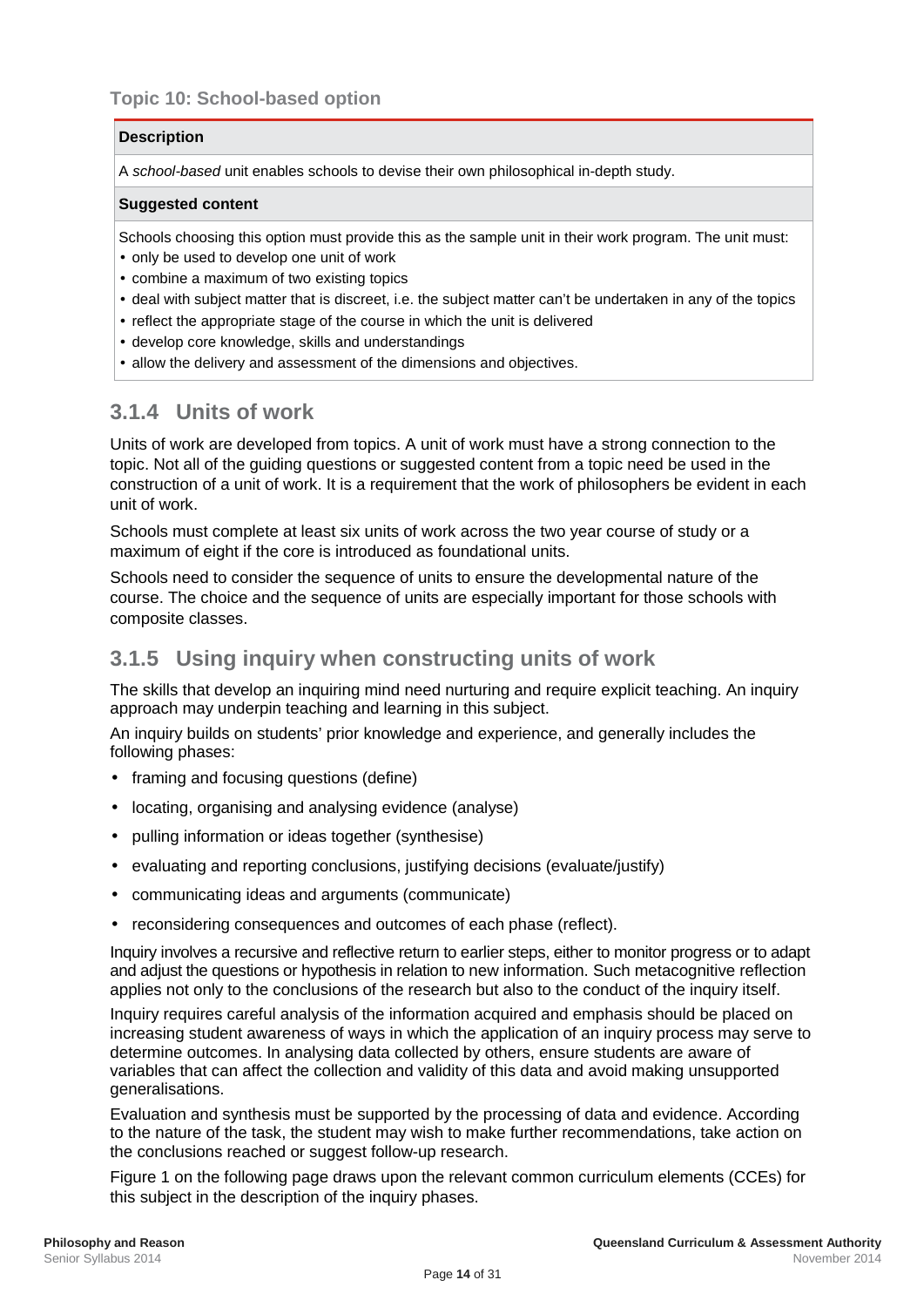#### **Figure 1: Inquiry in** *Philosophy and Reason*

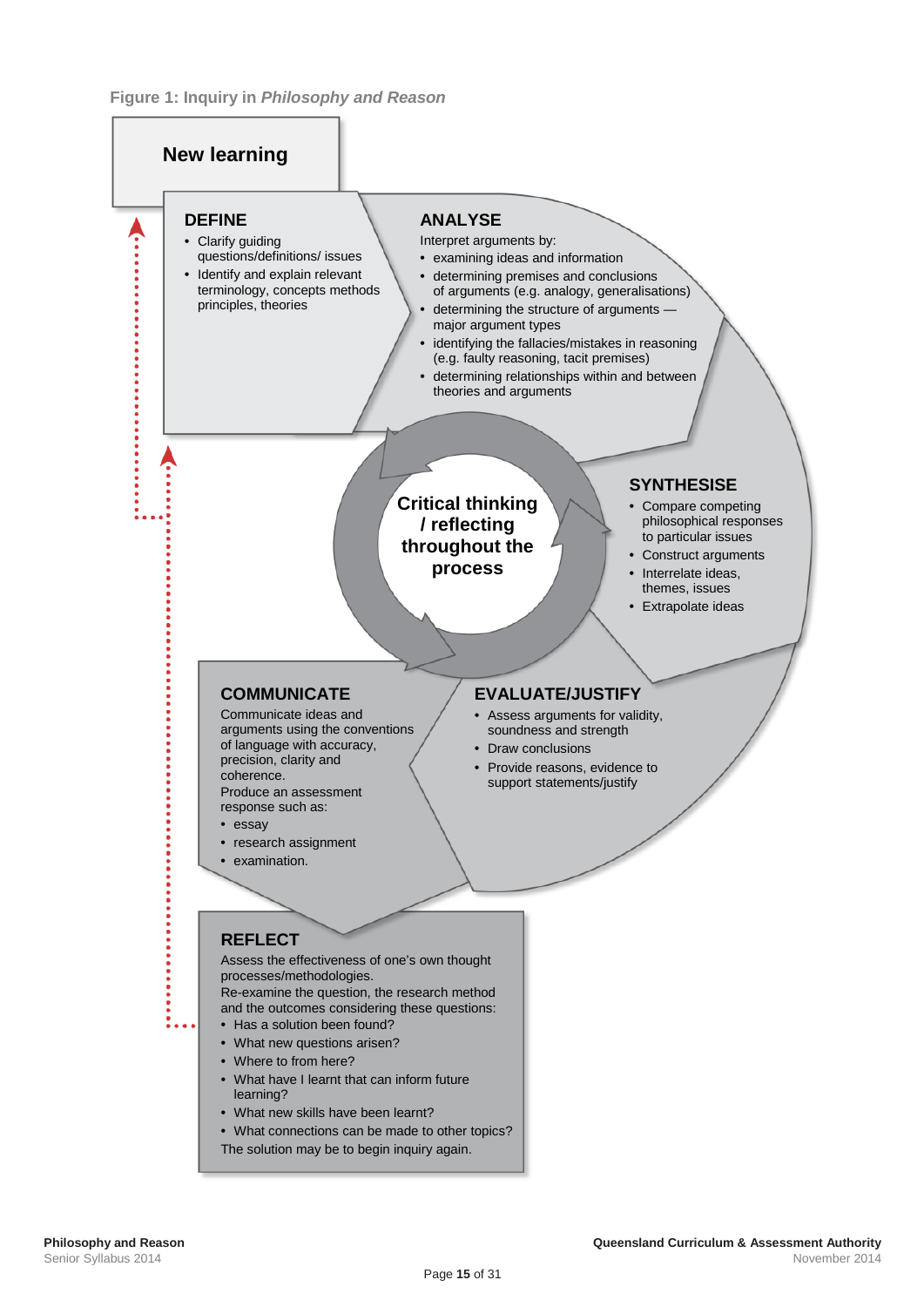# **3.2 Advice, guidelines and resources**

<span id="page-19-0"></span>The following advice, guidelines and resources support the implementation of the syllabus. Where indicated further information may be obtained from the *Philosophy and Reason* subject page of the QCAA website [www.qcaa.qld.edu.au/30308.html.](http://www.qcaa.qld.edu.au/30308.html)

## <span id="page-19-1"></span>**3.2.1 Aboriginal and Torres Strait Islander perspectives**

The Queensland Government has a vision that Aboriginal and Torres Strait Islander Queenslanders have their cultures affirmed, heritage sustained and the same prospects for health, prosperity and quality of life as other Queenslanders. The QCAA is committed to helping achieve this vision and encourages teachers to include Aboriginal and Torres Strait Islander perspectives in the curriculum.

The Queensland Curriculum and Assessment Authority (QCAA) recognises Aboriginal and Torres Strait Islander peoples, their traditions, histories and experiences from before European settlement and colonisation through to the present time. To strengthen students' appreciation and understanding of the first peoples of the land, opportunities exist in the syllabus to encourage engagement with Aboriginal and Torres Strait Islander:

- frameworks of knowledge and ways of learning
- contexts in which Aboriginal and Torres Strait Islander peoples live
- contributions to Australian society and cultures.

Subject-specific resources are available on the *Philosophy and Reason* subject page [www.qcaa.qld.edu.au/30308.html.](http://www.qcaa.qld.edu.au/30308.html) In addition, guidelines about Aboriginal and Torres Strait Islander perspectives and resources for teaching are available on the QCAA website [www.qcaa.qld.edu.au/577.html.](http://www.qcaa.qld.edu.au/577.html)

## <span id="page-19-2"></span>**3.2.2 Composite classes**

This syllabus enables teachers to develop a course of study that caters for a variety of ways to organise learning, such as combined Years 11 and 12 classes, combined campuses, or modes of delivery involving periods of student-managed study. This resource provides guidelines about composite classes.

## <span id="page-19-3"></span>**3.2.3 Embedding educational equity in the course of study**

*Equity* means fair treatment of all. In developing work programs from this syllabus, schools need to provide opportunities for all students to demonstrate what they know and what they can do. All students, therefore, should have equitable access to educational programs and human and material resources.

In addition to the subject-specific resources available on the *Philosophy and Reason* subject page, guidelines about educational equity and resources for devising an inclusive work program are available on the QCAA website [www.qcaa.qld.edu.au/10188.html.](http://www.qcaa.qld.edu.au/10188.html)

## <span id="page-19-4"></span>**3.2.4 Language education in** *Philosophy and Reason*

It is the responsibility of teachers to develop and monitor students' abilities to use the forms of language appropriate to their own subject areas. This involves providing opportunities for the development of students' abilities in:

- selection and sequencing of information required in various forms (such as reports, essays, interviews and seminar presentations)
- use of technical terms and their definitions
- use of correct grammar, spelling, punctuation and layout.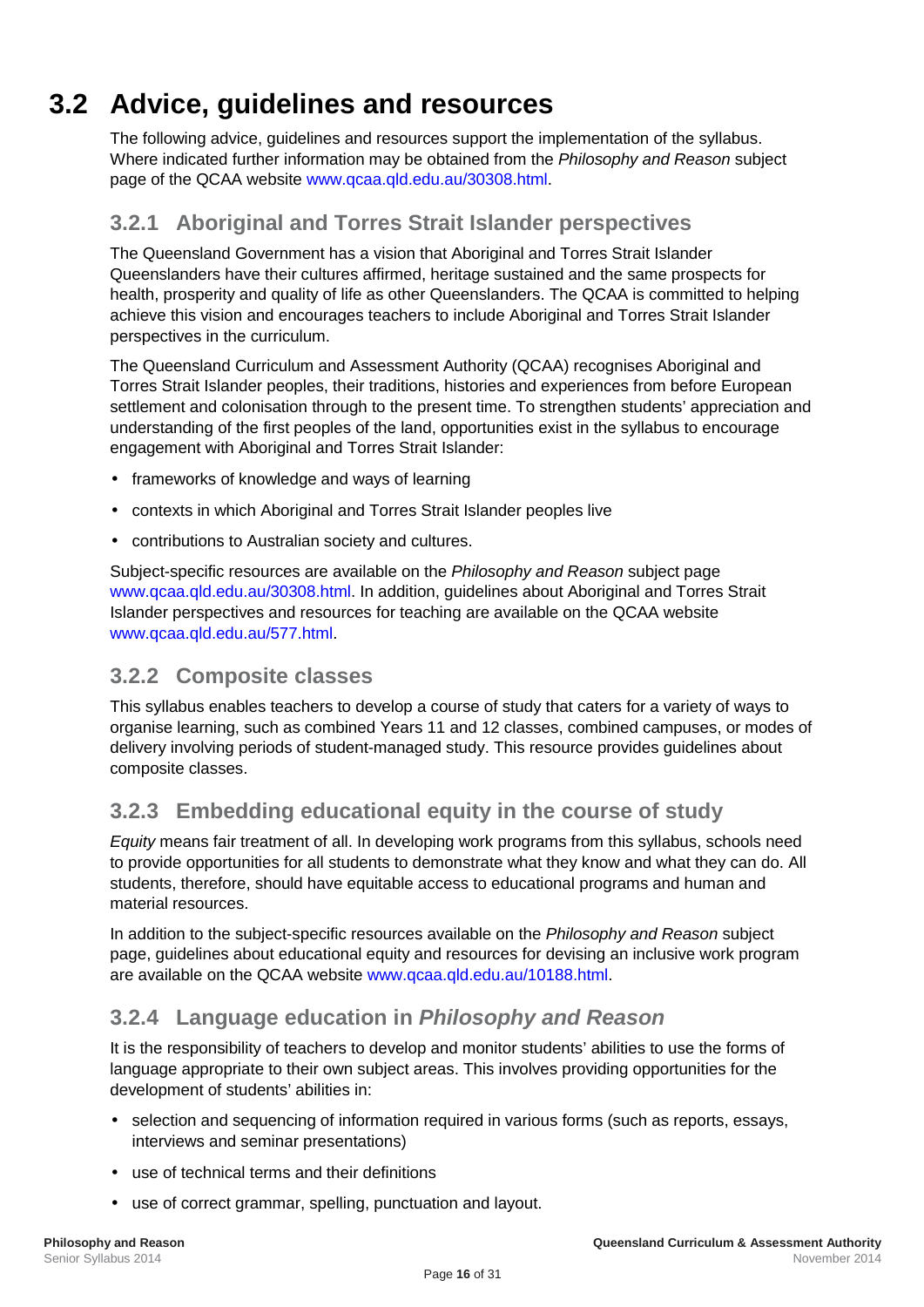## <span id="page-20-0"></span>**3.2.5 Learning experiences and sample resources**

This resource provides guidelines for learning experiences and sample resources, which may include units of work.

## <span id="page-20-1"></span>**3.2.6 Mathematical concepts in** *Philosophy and Reason*

It is the responsibility of teachers to develop and monitor students' abilities to use mathematical concepts appropriate to their own subject areas. This involves providing opportunities for the development of students' abilities to:

- comprehend basic concepts and terms underpinning the areas of number, space, probability and statistics, and measurement
- extract, convert or translate information given in numerical forms, or as diagrams, maps, graphs or tables
- calculate and apply procedures
- use skills or apply concepts from one problem or one subject to another.

### <span id="page-20-2"></span>**3.2.7 Reference materials**

This resource provides links to reference materials, text and reference books, websites, newspaper reports, periodicals, electronic media and learning technology, and organisations and community resources for the subject.

## <span id="page-20-3"></span>**3.2.8 Work program requirements**

A work program is the school's plan of how the course of study will be delivered and assessed, based on the school's interpretation of the syllabus. It allows for the special characteristics of the individual school and its students.

Work program requirements are available on the *Philosophy and Reason* subject page of the QCAA website [www.qcaa.qld.edu.au/30308.html.](http://www.qcaa.qld.edu.au/30308.html)

Instructions for online submission of work programs are available from [https://www.qcaa.qld.edu.au/wponline/login.qcaa.](https://www.qcaa.qld.edu.au/wponline/login.qcaa)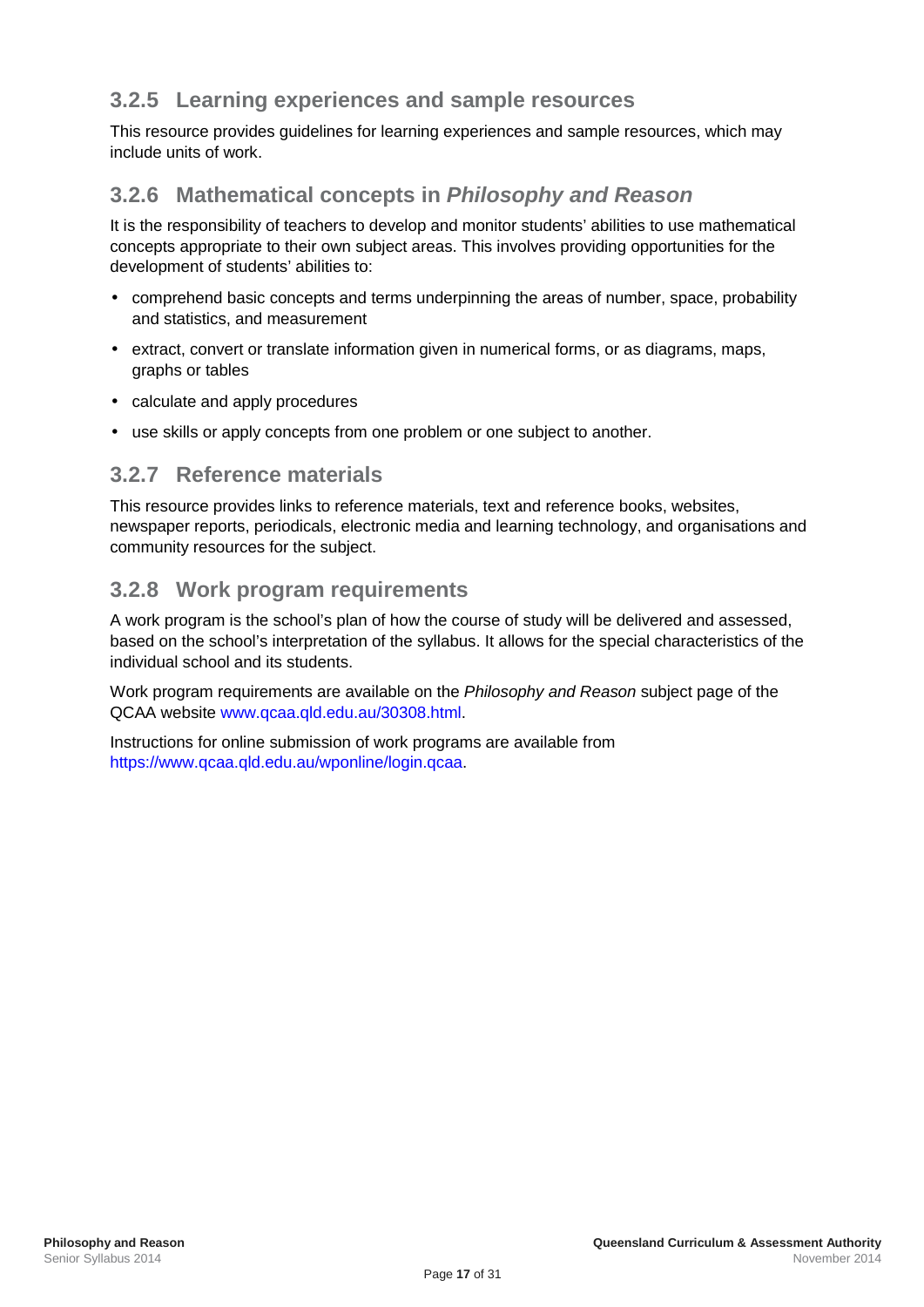# <span id="page-21-0"></span>**4 Assessment**

Assessment is an integral part of the teaching and learning process. For Years 11 and 12 it is the purposeful, systematic and ongoing collection of information about student learning outlined in the senior syllabuses.

In Queensland, assessment is standards based. The standards for each subject are described in dimensions, which identify the valued features of the subject about which evidence of student learning is collected and assessed. The standards describe the characteristics of student work.

The major purposes of assessment in senior Authority subjects are to:

- promote, assist and improve learning
- inform programs of teaching and learning
- advise students about their own progress to help them achieve as well as they are able
- give information to parents, carers and teachers about the progress and achievements of individual students to help them achieve as well as they are able
- provide comparable levels of achievement in each Authority subject which may contribute credit towards a Queensland Certificate of Education
- provide base data for tertiary entrance purposes
- <span id="page-21-1"></span>provide information about how well groups of students are achieving for school authorities and the State Minister responsible for Education.

## **4.1 Principles of exit assessment**

All the principles of exit assessment must be used when planning an assessment program and must be applied when making decisions about exit levels of achievement.

A standards-based assessment program for the four-semester course of study requires application of the following interdependent principles:

- information is gathered through a process of continuous assessment, i.e. *continuous assessment*
- balance of assessment is a balance over the course of study and not necessarily a balance over a semester or between semesters, i.e. *balance*
- exit levels of achievement are devised from student achievement in all areas identified in the syllabus as being mandatory, i.e. *mandatory aspects of the syllabus*
- assessment of a student's achievement is in the significant aspects of the course of study identified in the syllabus and the school's work program, i.e. *significant aspects of the course of study*
- selective updating of a student's achievement is undertaken over the course of study, i.e. *selective updating*
- exit assessment is devised to provide the fullest and latest information on a student's achievement in the course of study, i.e. *fullest and latest information*.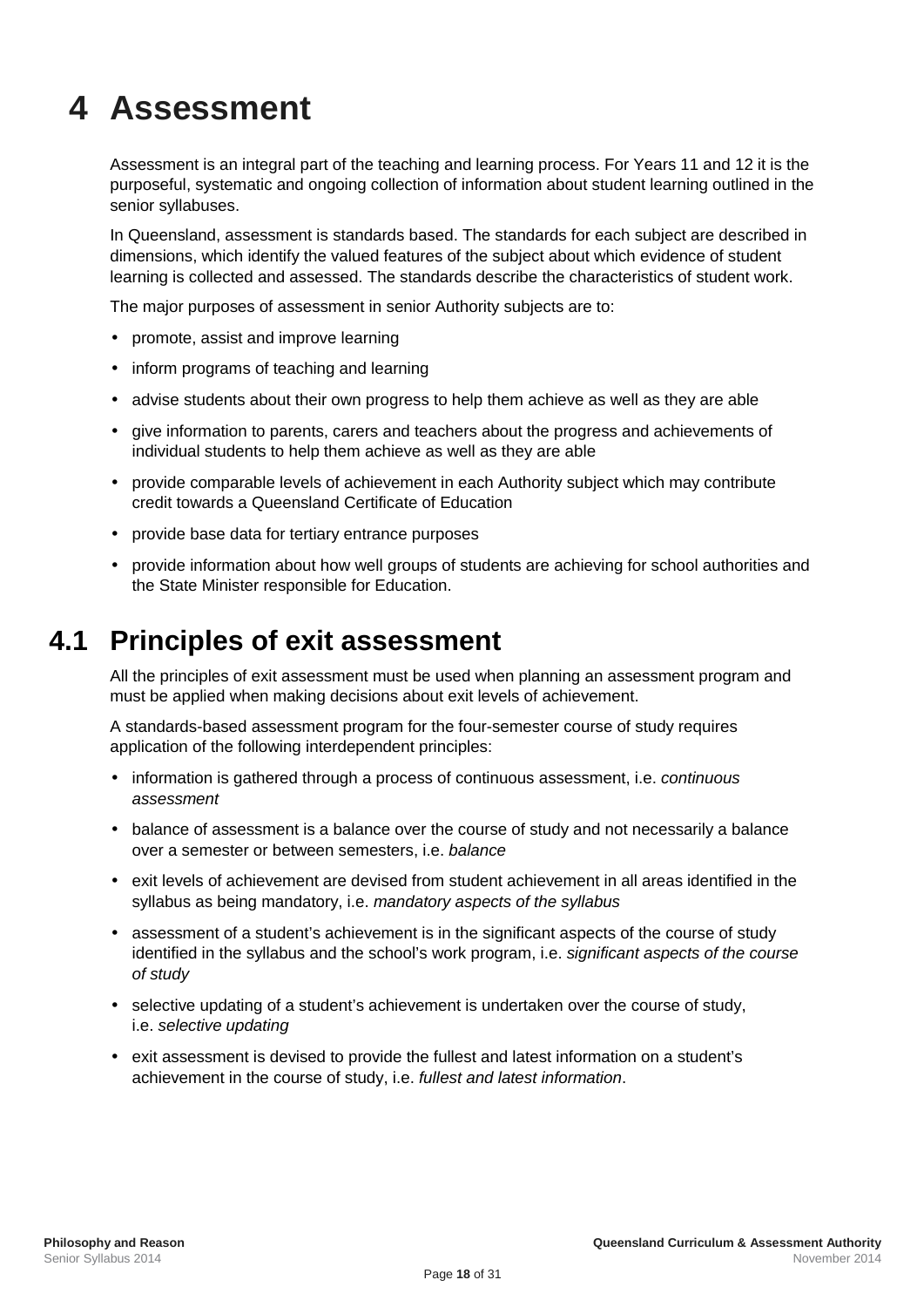## <span id="page-22-0"></span>**4.1.1 Continuous assessment**

Judgments about student achievement made at exit from a course of study must be based on an assessment program of continuous assessment.

*Continuous assessment* involves gathering information on student achievement using assessment instruments administered at suitable intervals over the developmental four-semester course of study.

In continuous assessment, all assessment instruments have a formative purpose — to improve teaching and student learning and achievement.

When students exit the course of study, teachers make a summative judgment about their levels of achievement in accordance with the standards matrix.

The process of continuous assessment provides the framework in which the other five principles of exit assessment operate: *balance*, *mandatory aspects of the syllabus*, *significant aspects of the course of study*, *selective updating*, and *fullest and latest information*.

### <span id="page-22-1"></span>**4.1.2 Balance**

Judgments about student achievement made at exit from a course of study must be based on a balance of assessments over the course of study.

*Balance* of assessment is a balance over the course of study and not a balance within a semester or between semesters.

Balance of assessment means judgments about students' achievements of the dimensions and objectives are made a number of times using a variety of assessment techniques and a range of assessment conditions over the developmental four-semester course of study.

See also Section [4.6, Verification folio requirements.](#page-29-0)

## <span id="page-22-2"></span>**4.1.3 Mandatory aspects of the syllabus**

Judgments about student achievement made at exit from a course of study must be based on mandatory aspects of the syllabus.

The mandatory aspects are:

- the dimensions *Knowledge and understanding*, *Application and analysis* and *Evaluation and synthesis*
- elements from [Topic 1: Fundamentals of argument](#page-8-0)*,* as evident in Year 12 units of work.

To ensure that the judgment of student achievement at exit from a four-semester course of study is based on the mandatory aspects, the exit standards for the dimensions stated in the standards matrix must be used (see Section [4.8.2, Awarding exit levels of achievement\)](#page-30-2).

### <span id="page-22-3"></span>**4.1.4 Significant aspects of the course of study**

Judgments about student achievement made at exit from a course of study must be based on significant aspects of the course of study.

*Significant aspects* are those areas described in the school's work program that have been selected from the choices permitted by the syllabus to meet local needs.

The significant aspects must be consistent with the objectives of the syllabus and complement the developmental nature of learning in the course of study over four semesters.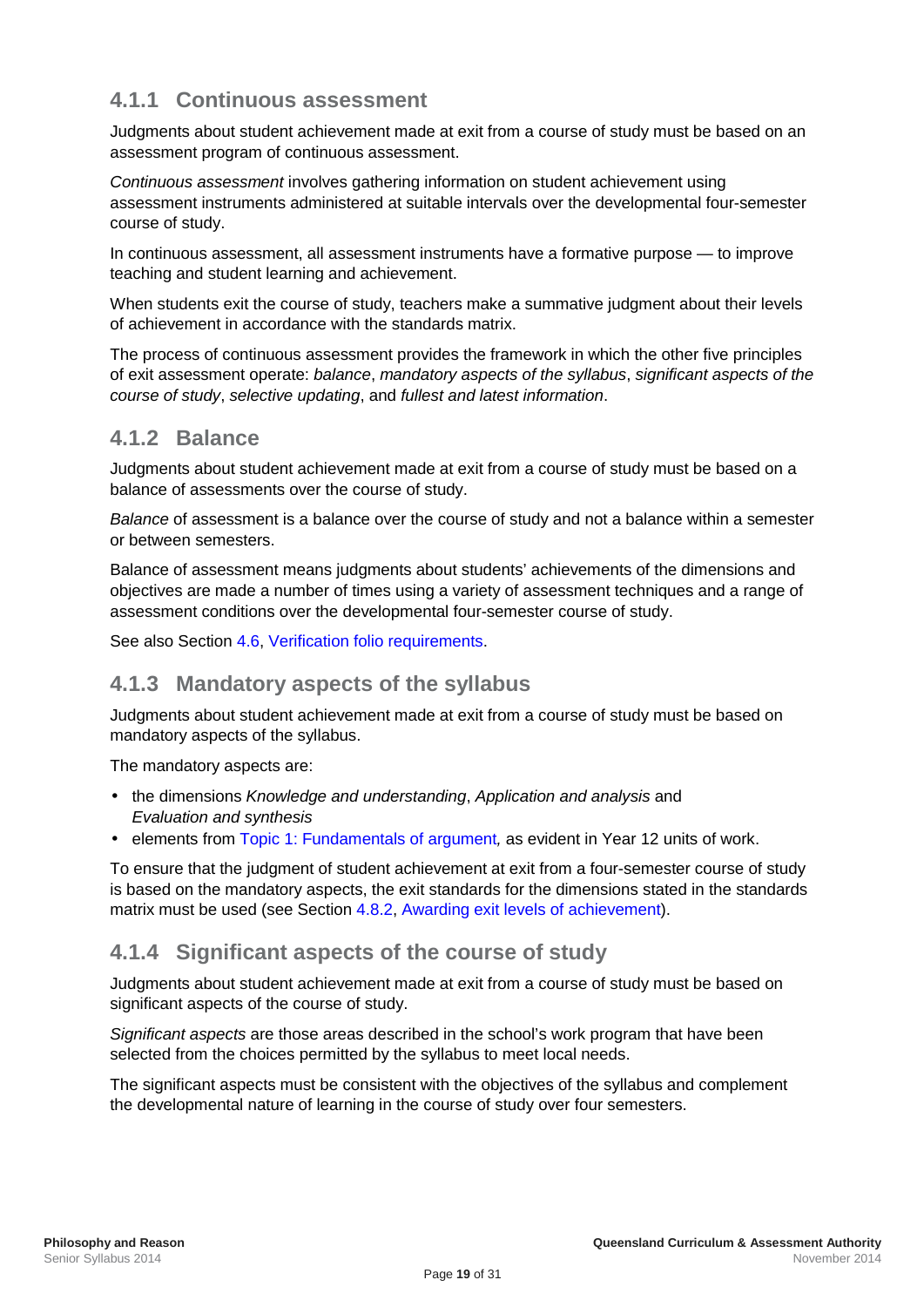## <span id="page-23-0"></span>**4.1.5 Selective updating**

Judgments about student achievement made at exit from a course of study must be selectively updated throughout the course of study.

*Selective updating* is related to the developmental nature of the course of study and works in conjunction with the principle of fullest and latest information.

As subject matter is treated at increasing levels of complexity, assessment information gathered at earlier stages of the course of study may no longer be representative of student achievement. Therefore, the information should be selectively and continually updated (and not averaged) to accurately represent student achievement.

Schools may apply the principle of selective updating to the whole subject group or to individual students.

#### **Whole subject-group**

A school develops an assessment program so that, in accordance with the developmental nature of the course of study, later assessment information based on the same groups of objectives replaces earlier assessment information.

#### **Individual student**

A school determines the assessment folio for verification or exit (post-verification). The student's assessment folio must be representative of the student's achievements over the course of study. The assessment folio does not have to be the same for all students; however, the folio must conform to the syllabus requirements and the school's approved work program.

Selective updating must not involve students reworking and resubmitting previously graded responses to assessment instruments.

## <span id="page-23-1"></span>**4.1.6 Fullest and latest information**

Judgments about student achievement made at exit from a course of study must be based on the fullest and latest information available.

- *Fullest* refers to information about student achievement gathered across the range of objectives.
- *Latest* refers to information about student achievement gathered from the most recent period in which achievement of the objectives is assessed.

As the assessment program is developmental, fullest and latest information will most likely come from Year 12 for those students who complete four semesters of the course of study.

The fullest and latest assessment information on mandatory and significant aspects of the course of study is recorded on a student profile.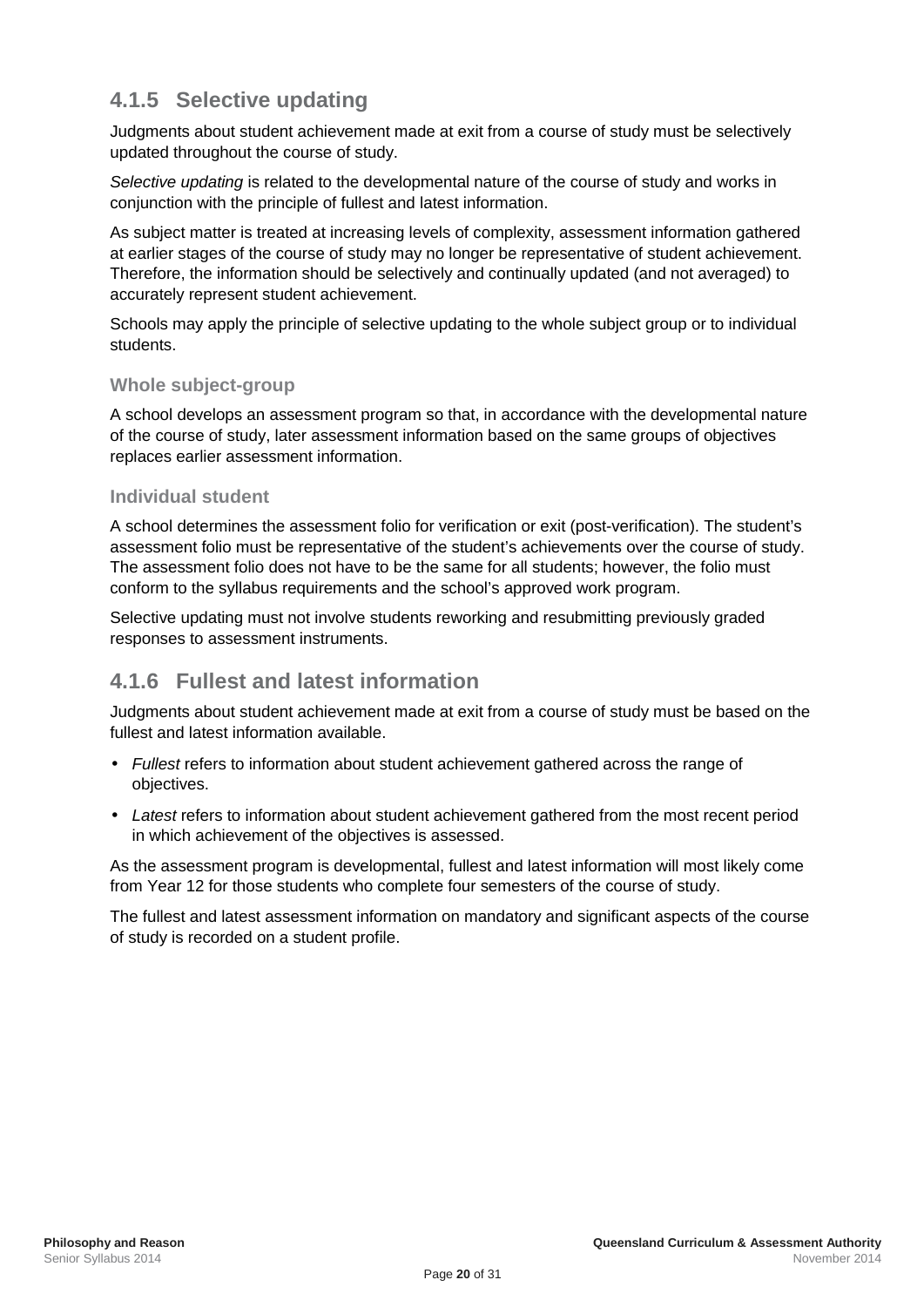## **4.2 Planning an assessment program**

<span id="page-24-0"></span>To achieve the purposes of assessment listed at the beginning of this section, schools must consider the following when planning a standards-based assessment program:

- dimensions and objectives (Section [2\)](#page-5-0)
- course organisation (Section [3\)](#page-7-0)
- principles of exit assessment (Section [4.1\)](#page-21-1)
- variety in assessment techniques and conditions over the four-semester course of study (Section [4.5\)](#page-25-0)
- verification folio requirements, i.e. the range and mix of assessment instruments necessary to reach valid judgments of students' standards of achievement (Section [4.6\)](#page-29-0)
- post-verification assessment (Section [4.6.1\)](#page-29-1)
- exit standards (Section [4.7\)](#page-29-2).

In keeping with the principle of continuous assessment, students should have opportunities to become familiar with the assessment techniques that will be used to make summative judgments.

<span id="page-24-1"></span>Further information can be found on the *Philosophy and Reason* subject page of the QCAA website [www.qcaa.qld.edu.au/30308.html.](http://www.qcaa.qld.edu.au/30308.html)

# **4.3 Special provisions**

Guidance about the nature and appropriateness of special provisions for particular students are described in QCAA's *Policy on Special Provisions for School-based Assessments in Authority and Authority-registered Subjects* (2009), [www.qcaa.qld.edu.au/2132.html.](http://www.qcaa.qld.edu.au/2132.html)

This statement provides guidance on responsibilities, principles and strategies that schools may need to consider in their school settings. Reasonable adjustments to students with specific educational needs must be planned and negotiated as early as possible so that students can be provided with appropriate support in order to commence, participate and complete course of study requirements. The special provisions might involve alternative teaching approaches, assessment plans and learning experiences.

## **4.4 Authentication of student work**

<span id="page-24-2"></span>It is essential that judgments of student achievement be made on genuine student assessment responses. Teachers should ensure that students' work is their own, particularly where students have access to electronic resources or when they are preparing collaborative tasks.

The QCAA's *A–Z of Senior Moderation* contains a strategy on authenticating student work [www.qcaa.qld.edu.au/10773.html.](http://www.qcaa.qld.edu.au/10773.html) This provides information about various methods teachers can use to monitor that students' work is their own. Particular methods outlined include:

- teachers seeing plans and drafts of student work
- student production and maintenance of evidence for the development of responses
- student acknowledgment of resources used.

Teachers must ensure students use consistent accepted conventions of in-text citation and referencing, where appropriate.

Further advice on drafting of student assessment responses is available on the *Philosophy and Reason* subject page of the QCAA website [www.qcaa.qld.edu.au/30308.html.](http://www.qcaa.qld.edu.au/30308.html)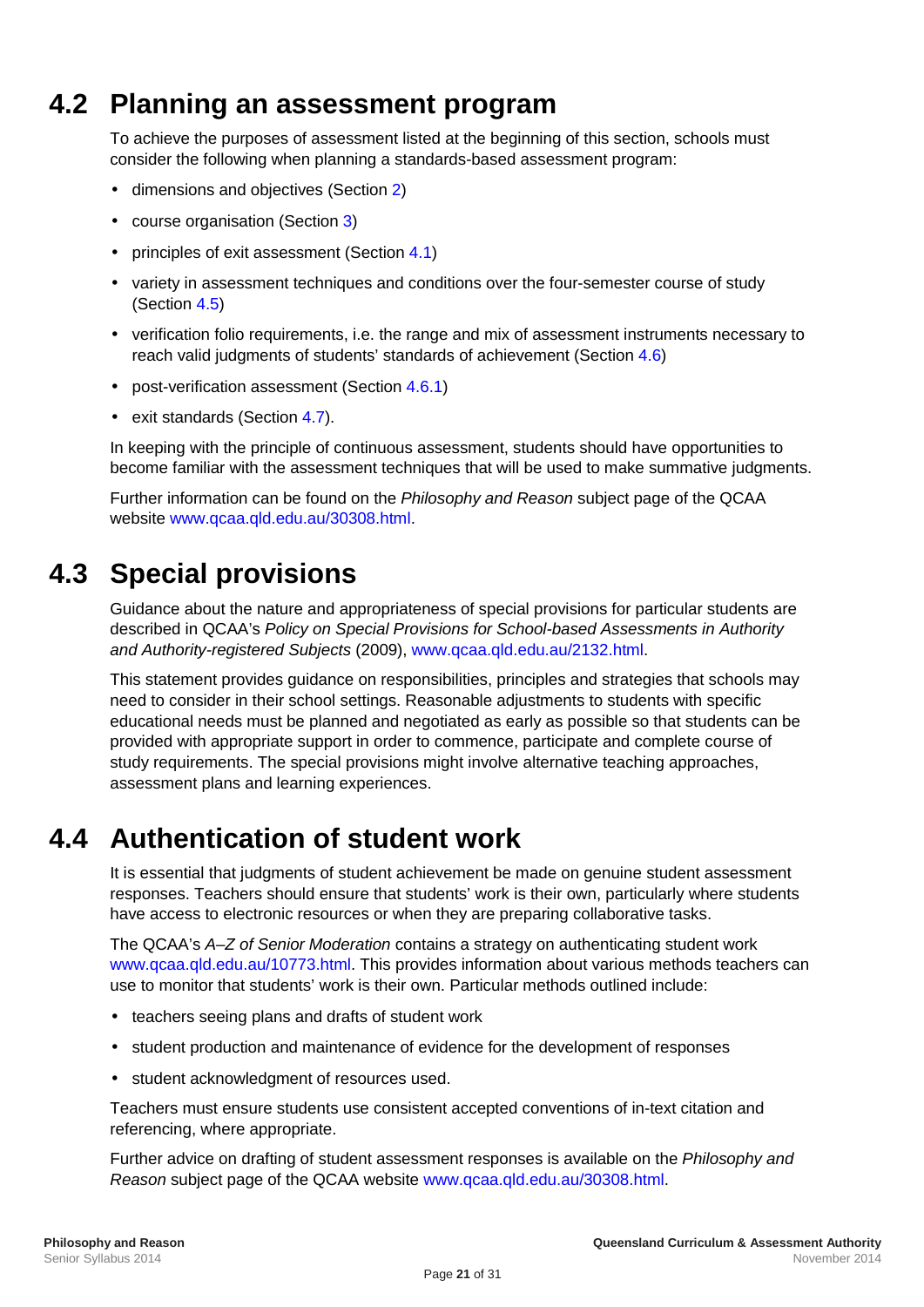# **4.5 Assessment techniques**

<span id="page-25-0"></span>The assessment techniques relevant to this syllabus are identified in the diagram below, and described in detail in Section[s 4.5.3](#page-27-0) and [4.5.4.](#page-28-0)





Schools design assessment instruments from the assessment techniques relevant to this syllabus. For each assessment instrument, schools develop an instrument-specific standards matrix by selecting the syllabus standards descriptors for the dimension/s to be assessed. The matrix is used as a tool for making judgments about the quality of students' responses to the instrument and is informed by the syllabus standards descriptors. Assessment is designed to allow students to demonstrate the range of standards (see Section [4.8.2, Awarding exit levels of](#page-30-2)  [achievement\)](#page-30-2). Teachers give students an instrument-specific standards matrix for each assessment instrument.

Where students undertake assessment in a group or team, instruments must be designed so that teachers can validly assess the work of individual students and not apply a judgment of the group product and processes to all individuals.

The assessment instruments students respond to in a Year 11 assessment program should support those included in Year 12.

The conditions of assessment, possible modes for assessment and supporting evidence are identified and described below.

## <span id="page-25-1"></span>**4.5.1 Conditions of assessment**

Over a four-semester course of study, students are required to complete assessment under a range of conditions (see Section [4.1.2,](#page-22-1) [Balance\)](#page-22-1).

Conditions may vary according to assessment. Conditions should be stated clearly on assessment instruments and may include:

- whether supervised or unsupervised
- indicating individual, group or team
- stating time allowed (with perusal time as needed)
- stating length required
- using seen or unseen questions
- using sources or technologies.

Where support materials or technologies (e.g. notes, calculators or computers) are used under supervised conditions, schools must ensure that the purpose of supervised conditions (i.e. to authenticate student work) is maintained.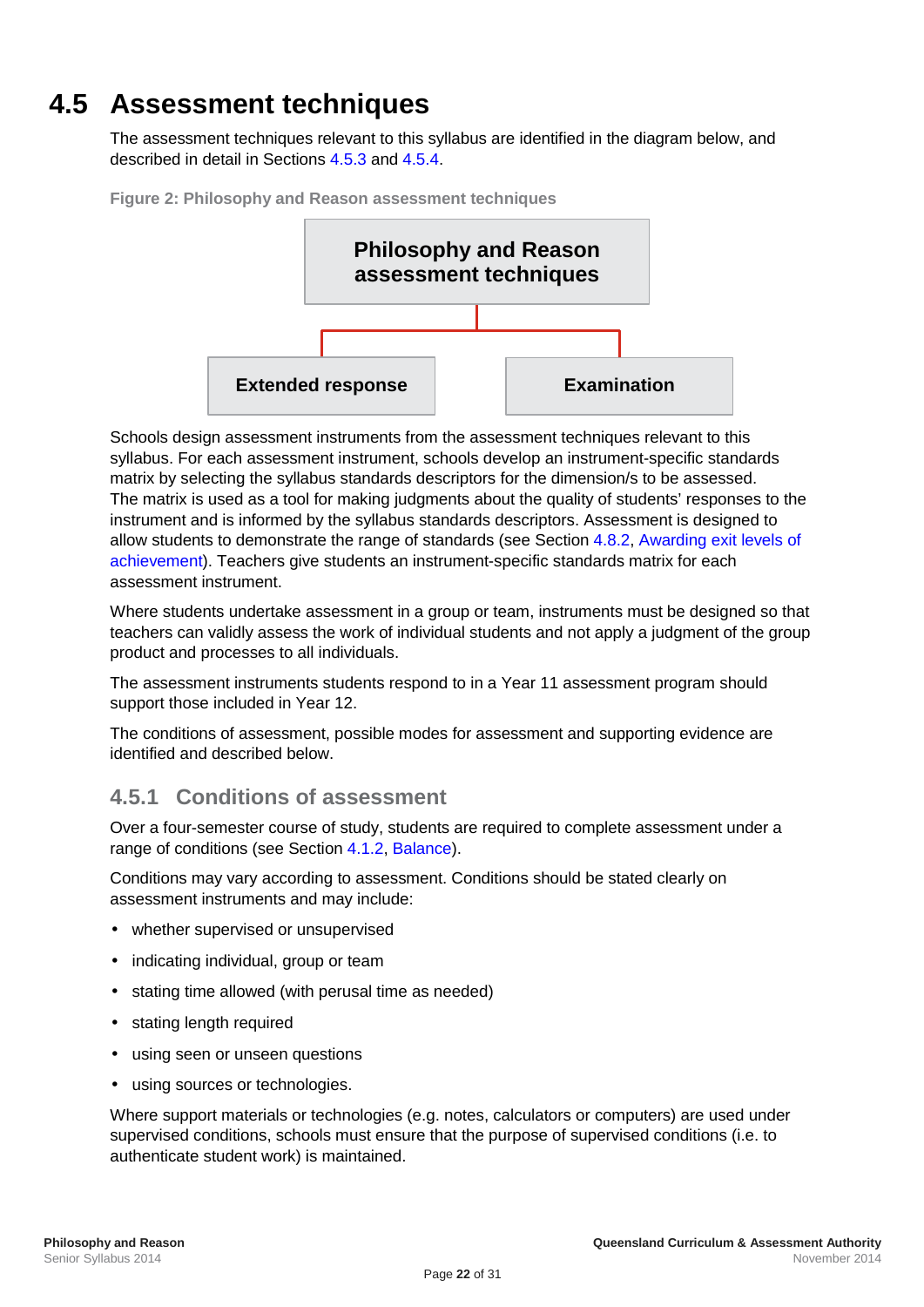## <span id="page-26-0"></span>**4.5.2 Modes of assessment**

Assessment techniques may be presented in a variety of modes, e.g. written, spoken/signed and multimodal. An assessment response is communicated to an audience for a particular purpose which may influence the type of text, language features and other textual features used in the response. Purposes may include analysing; persuading; arguing; informing; presenting investigative, experimental or field-based findings; creating; performing; showcasing; reviewing a text or situation; completing calculations or solving problems.

Referencing conventions must be followed regardless of the mode of assessment.

#### **Written responses**

Written responses require students to communicate a written assessment response to an audience for a particular purpose.

#### **Spoken responses**

Spoken responses require students to present a spoken assessment response to a live or virtual audience (i.e. using technology) for a particular purpose.

#### **Multimodal responses**

A multimodal response uses a combination of at least two modes to communicate an assessment response to a live or virtual audience for a particular purpose.

Modes include:

- written
- spoken/signed
- nonverbal, e.g. physical, visual, auditory.

Each of the selected modes contributes significantly to the multimodal response.

Different technologies may be used in the creation or presentation of the response. Replication of a written document into an electronic or digital format does not constitute a multimodal response.

When making judgments about multimodal responses, teachers apply the standards to the entire response — that is to all modes used to communicate the response.

#### **Supporting evidence**

Supporting evidence is required to substantiate decisions made on spoken and multimodal responses for monitoring, verification and exit purposes. Evidence to support spoken or multimodal responses may include:

- research/data analyses
- notes or annotations
- summary of findings
- journal entries or log book
- seminar brief or conference paper
- a recording of the response (as appropriate).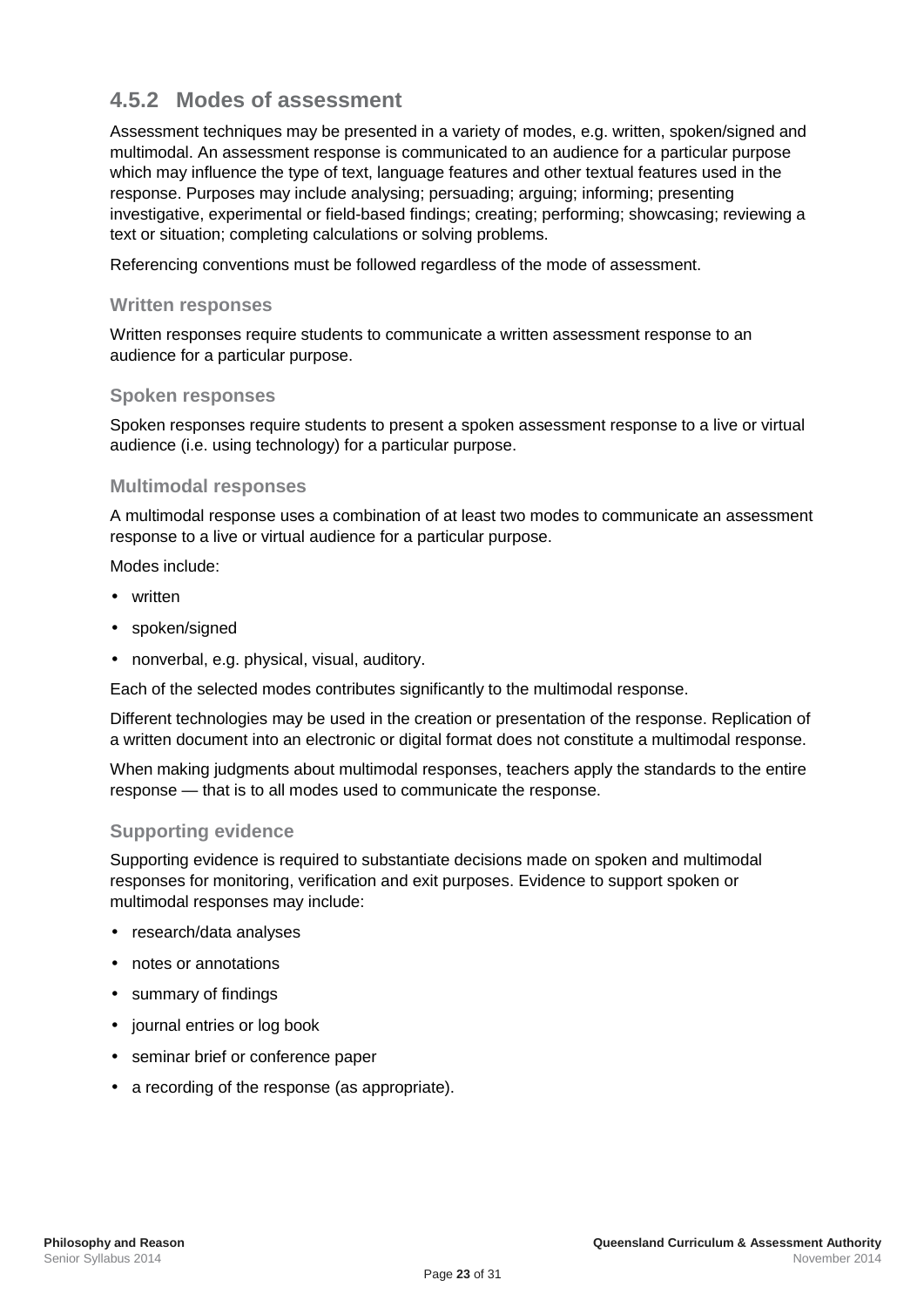## <span id="page-27-0"></span>**4.5.3 Extended response**

#### **Purpose**

*Extended response* assesses the sustained application of higher order cognition (analysis, interpretation, evaluation, and development and justification of ideas and argument) in responding to research or stimulus materials. Students respond to philosophical thought and argument and analyse, interpret and evaluate data and information to develop and justify ideas and positions.

#### **Dimensions to be assessed**

The dimensions to be assessed should be clearly stated on assessment instruments. This assessment technique is best used to determine student achievement in objectives from the dimensions:

Anowledge and understanding *Application and analysis Evaluation and synthesis.* 

#### **Types of extended response**

#### **Extended research response**

- Involves students collecting, selecting, organising and using information that goes beyond the data students have been given and the knowledge they currently possess.
- Occurs over a set period of time; students may use class time and their own time to conduct research and develop a response.

#### **Extended response to stimulus**

- Involves students answering a question or providing a perspective or developing a philosophical discourse related to the topic under study.
- Occurs over a set period of time; students may use class time and their own time to develop a response.
- Stimulus materials are known or provided materials/sources and concepts.
- While research may occur in the writing of the response, it is not the focus of this technique.
- Students respond to a seen question or statement using data, researched information, primary and/or secondary sources.

#### **Possible assessment instruments**

Assessment instruments that may be developed to assess extended response include:

- essay, e.g. analytical, persuasive/argumentative, informative
- report, e.g. investigative, experimental, field-based, practical, historical, action research
- article, e.g. magazine or journal, may be analytical, persuasive, informative
- review, e.g. literature, film
- speech, e.g. analytical, persuasive/argumentative or informative
- . interview or debate
- . news segment or documentary
- webcast or podcast
- a presentation combining speaking with data presentation or slide show
- a seminar combining speaking with visual prompts, e.g. posters, brochures, handouts
- a digital presentation or documentary combining images, sound bites, blog entries and embedded videos.

| <b>Assessment conditions</b>                                            | Year 11                          | Year 12                           |  |
|-------------------------------------------------------------------------|----------------------------------|-----------------------------------|--|
| Written:<br>extended research response<br>extended response to stimulus | 800-1000 words<br>600-1000 words | 1000-1500 words<br>800-1200 words |  |
| Spoken:                                                                 | 3-4 minutes                      | 4–5 minutes                       |  |
| Multimodal:                                                             | 3-5 minutes                      | 5–7 minutes                       |  |
| <b>Further guidance</b>                                                 |                                  |                                   |  |

Teachers wishing to offer an extended response as a test (i.e. supervised conditions) please refer to the assessment technique: [Examination](#page-28-0) (Section [4.5.4\)](#page-28-0).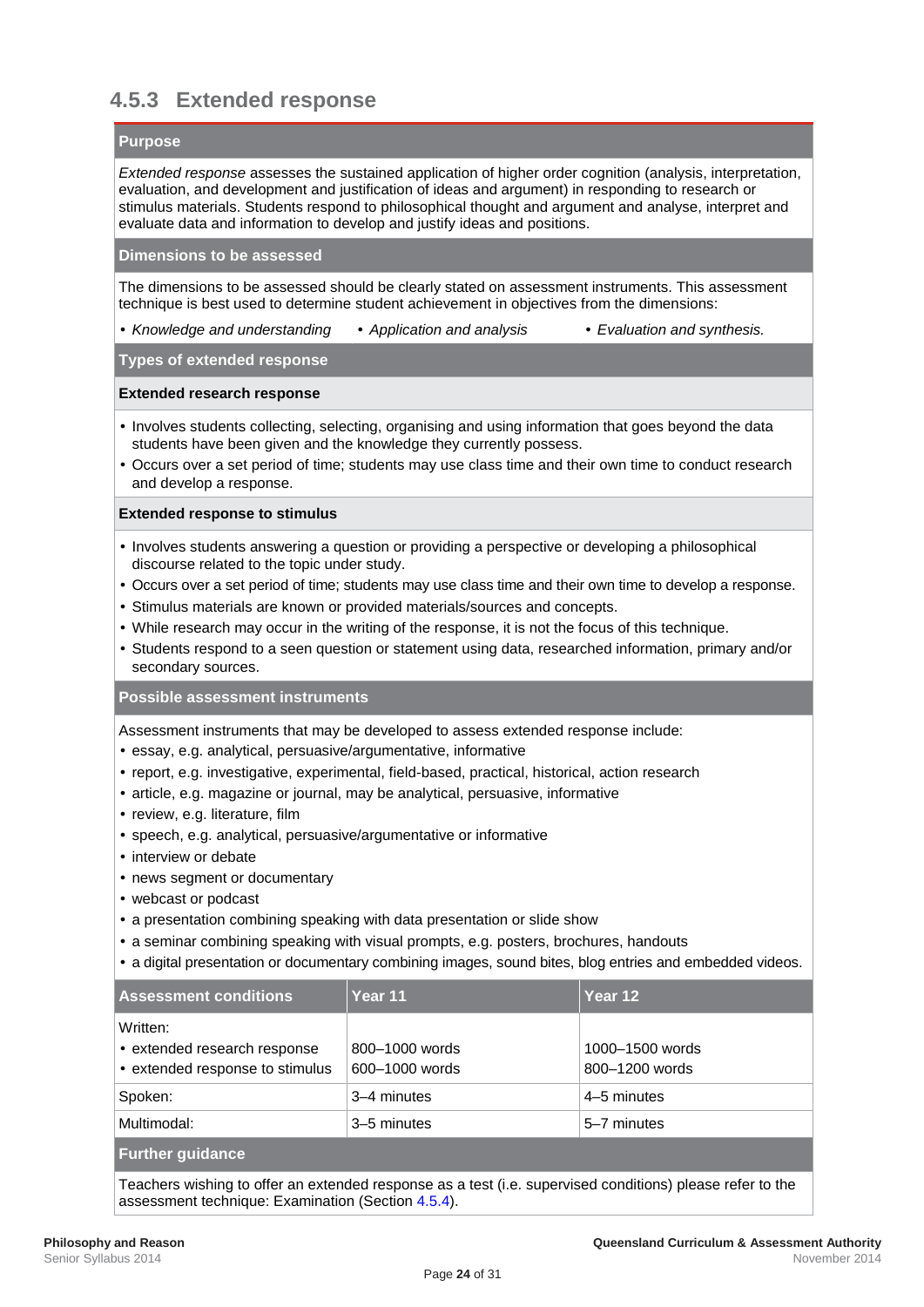## <span id="page-28-0"></span>**4.5.4 Examination**

#### **Purpose**

This technique assesses the application of a range of cognition (knowledge, understanding, application, analysis, evaluation) to responses completed under supervised conditions.

#### **Dimensions to be assessed**

The dimensions to be assessed should be clearly stated on assessment instruments. This assessment technique is best used to determine student achievement in objectives from the dimensions:

- *Knowledge and understanding*
- *Application and analysis*
- *Evaluation and synthesis.*

#### **Types of examination**

#### **Short response test**

- Typically consist of a number of items, which involve students responding to questions, diagrams, tables, statements, quotes, passages, articles.
- Occur under supervised conditions; students produce work individually and in a set time to ensure authenticity.
- Items will be in response to questions or statements which are typically unseen. If seen, teachers must ensure the purpose of this technique is not compromised.
- Stimulus materials may also be used and may be seen or unseen.
- Unseen questions, statements or stimulus materials should not be copied from information or texts that students have previously been exposed to or have directly used in class.
- $\cdot$  Items may include activities that require:
	- explanations longer than one sentence
	- ideas maintained, developed and justified
	- full sentence responses, constructing a piece of prose that may have one or several paragraphs.
- Items may require students to construct, use, interpret or analyse primary or secondary data, graphs, tables or diagrams, exerts from text or philosophical statements, media messages, scholarly articles or hypotheses.
- Items may include multiple-choice and sentence answers. These types of questions, while useful for assessing content knowledge, are difficult to construct if trying to elicit meaningful higher order cognitive responses.

#### **Extended response test**

- Require students to demonstrate sustained analysis, synthesis and evaluation in their responses.
- $\cdot$  Occur under supervised conditions; students produce work individually in a set time to ensure authenticity.
- Students respond to stimulus (materials/sources/concepts) that may be seen or unseen, and a seen or unseen question or statement. In Year 12 the question will be unseen.
- When an extended response is chosen for an exam, it is best if it is the only item, as this will better allow students to demonstrate the full range of standards.

| <b>Assessment conditions</b> | Year 11                    | Year 12                    |
|------------------------------|----------------------------|----------------------------|
| Recommended duration:        | $1-1.5$ hours              | $1.5 - 2$ hours            |
| Short response test:         | 50-250 words per response  | 50-250 words per response  |
| Extended response test:      | 400-600 words per response | 600-800 words per response |
| <b>Further guidance</b>      |                            |                            |

Teachers wishing to offer an extended response but not as a test (i.e. not under supervised conditions) please refer to the assessment technique: [Extended response](#page-27-0) (Sectio[n 4.5.3\)](#page-27-0).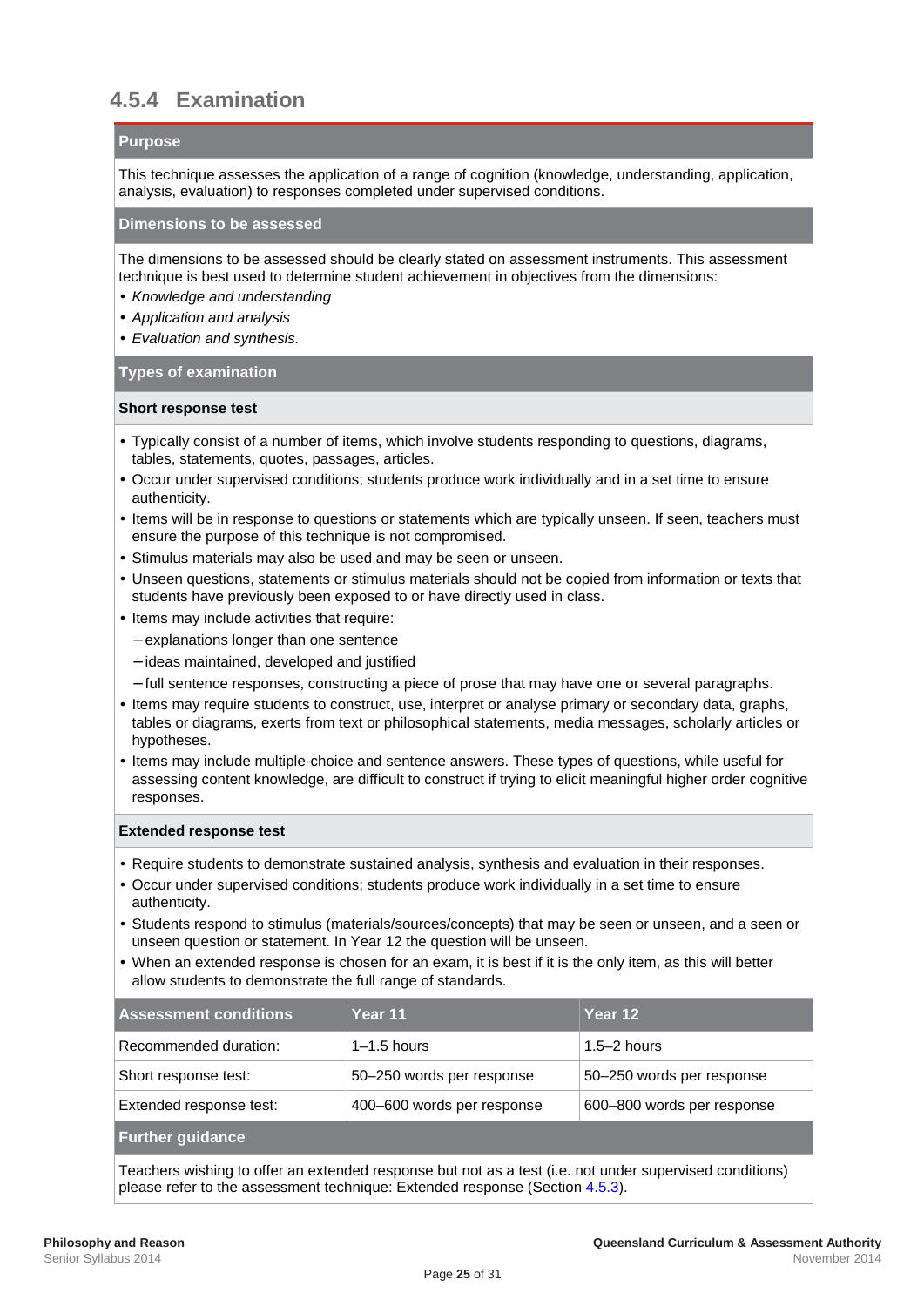# **4.6 Verification folio requirements**

<span id="page-29-0"></span>A verification folio is a collection of a student's responses to assessment instruments on which the interim level of achievement is based. For students who are to exit after four semesters, each folio should contain the range of assessments for making summative judgments as stated below.

Students' verification folios for *Philosophy and Reason* are to contain a minimum of four and a maximum of six assessment instruments and the relevant student responses. Each folio must include:

- evidence of student work from Year 12 only
- student responses to the following assessment instruments
	- at least one examination, requiring an extended response to an unseen question
	- a written extended response
	- at least one other written response
- at least four instruments that assess all dimensions
- a student profile completed to date.

For information about preparing monitoring and verification submissions, schools should refer to QCAA's *Moderation handbook for Authority subjects*, [www.qcaa.qld.edu.au/10773.html.](http://www.qcaa.qld.edu.au/10773.html)

## <span id="page-29-1"></span>**4.6.1 Post-verification assessment**

In addition to the contents of the verification folio, there must be at least one subsequent summative assessment in the exit folio completed after verification. For this syllabus, students are to complete an assessment that assesses all three dimensions and is representative of the stage of the course.

## **4.7 Exit standards**

<span id="page-29-2"></span>Exit standards are used to make judgments about students' levels of achievement at exit from a course of study. The standards are described in the same dimensions as the objectives of the syllabus. The standards describe how well students have achieved the objectives and are stated in the standards matrix.

The following dimensions must be used:

- Dimension 1: *Knowledge and understanding*
- Dimension 2: *Application and analysis*
- Dimension 3: *Evaluation and synthesis*.

Each dimension must be assessed in each semester, and each dimension is to make an equal contribution to the determination of exit levels of achievement.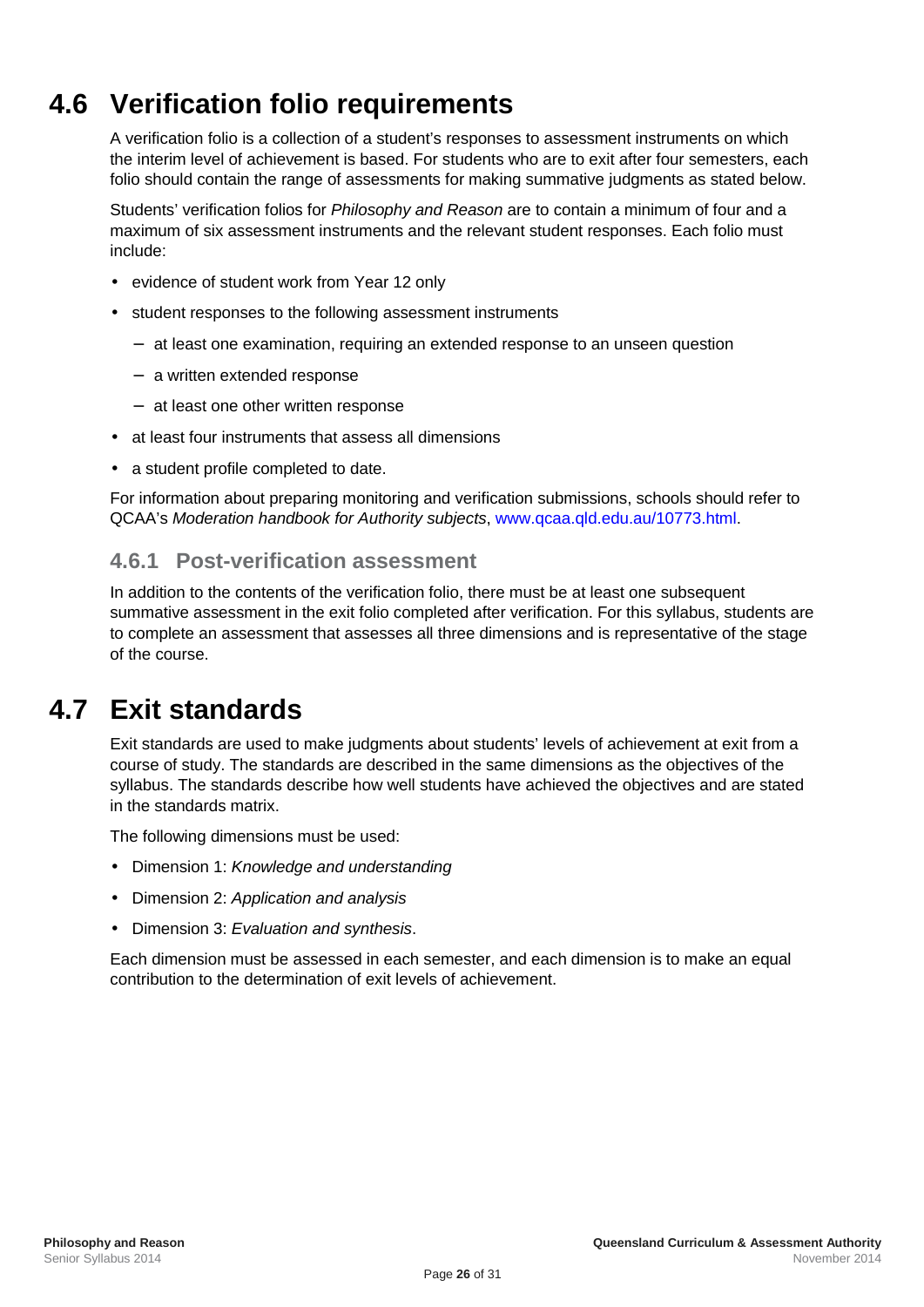# **4.8 Determining exit levels of achievement**

<span id="page-30-0"></span>When students exit the course of study, the school is required to award each student an exit level of achievement from one of the five levels:

- Very High Achievement (VHA)
- High Achievement (HA)
- Sound Achievement (SA)
- Limited Achievement (LA)
- Very Limited Achievement (VLA).

All the principles of exit assessment must be applied when making decisions about exit levels of achievement.

Exit levels of achievement are summative judgments made when students exit the course of study. For most students this will be after four semesters. For these students, judgments are based on exit folios providing evidence of achievement in relation to all objectives of the syllabus and standards.

For students who exit before completing four semesters, judgments are made based on the evidence of achievement to that stage of the course of study and the principles of exit assessment.

## <span id="page-30-1"></span>**4.8.1 Determining a standard**

The standard awarded is an on-balance judgment about how the qualities of the student's responses match the standards descriptors in each dimension. This means that it is not necessary for the student responses to have been matched to every descriptor for a particular standard in each dimension.

## <span id="page-30-2"></span>**4.8.2 Awarding exit levels of achievement**

When standards have been determined in each of the dimensions for this subject, the table below is used to award exit levels of achievement, where A represents the highest standard and E the lowest. The table indicates the minimum combination of standards across the dimensions for each level.

| <b>VHA</b> | Standard A in any two dimensions and no less than a B in the remaining dimension |
|------------|----------------------------------------------------------------------------------|
| <b>HA</b>  | Standard B in any two dimensions and no less than a C in the remaining dimension |
| <b>SA</b>  | Standard C in any two dimensions and no less than a D in the remaining dimension |
| LA         | At least Standard D in any two dimensions and an E in the remaining dimension    |
| <b>VLA</b> | Standard E in the three dimensions                                               |

| <b>Table 1: Exit levels of achievement</b> |
|--------------------------------------------|
|                                            |

Further information is available in the QCAA's *Moderation handbook for Authority subjects*, [www.qcaa.qld.edu.au/10773.html.](http://www.qsa.qld.edu.au/10773.html)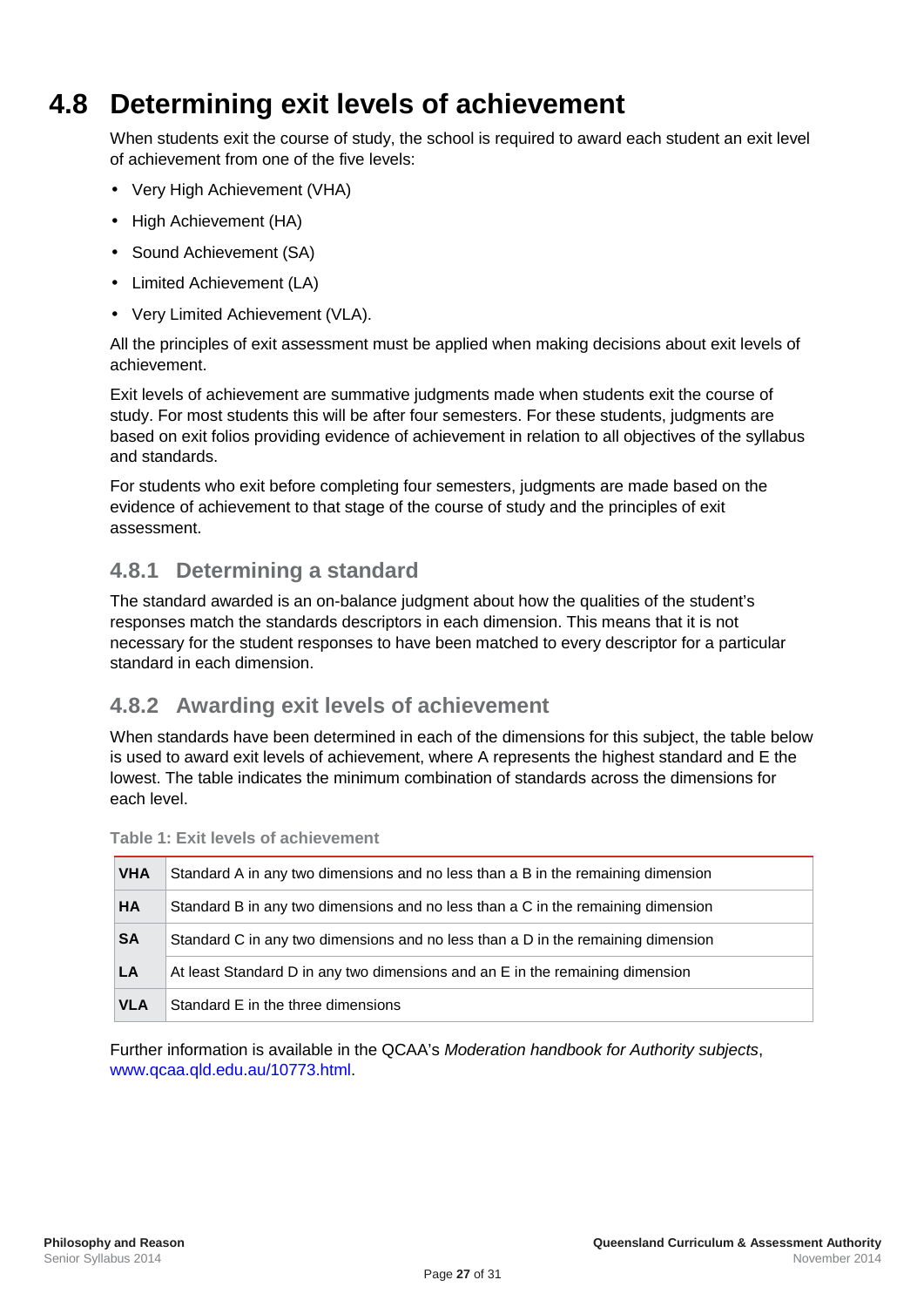## **4.8.3 Standards matrix**

<span id="page-31-0"></span>

|                   | <b>Standard A</b>                                                                                         | <b>Standard B</b>                                                                         | <b>Standard C</b>                                                         | <b>Standard D</b>                                                                   | <b>Standard E</b>                                                                                 |
|-------------------|-----------------------------------------------------------------------------------------------------------|-------------------------------------------------------------------------------------------|---------------------------------------------------------------------------|-------------------------------------------------------------------------------------|---------------------------------------------------------------------------------------------------|
| and understanding | The student work has the<br>following characteristics:                                                    | The student work has the<br>following characteristics:                                    | The student work has the<br>following characteristics:                    | The student work has the<br>following characteristics:                              | The student work has the<br>following characteristics:                                            |
|                   | detailed and accurate<br>definitions and effective<br>use of terminology                                  | accurate definitions and<br>effective use of<br>terminology                               | definitions and appropriate<br>use of terminology                         | vague definitions or<br>inappropriate use of<br>terminology                         | · inaccurate definitions or<br>inappropriate use of<br>terminology                                |
|                   | coherent and<br>comprehensive<br>explanation of relevant<br>concepts, methods,<br>principles and theories | comprehensive<br>explanation of relevant<br>concepts, methods,<br>principles and theories | explanation of relevant<br>concepts, methods,<br>principles and theories  | · incomplete explanation of<br>concepts, methods,<br>principles and theories        | unclear explanation of<br>concepts, methods,<br>principles and theories                           |
| Knowledge         | accurate execution of<br>complex procedures and<br>techniques of logic and<br>reasoning                   | accurate execution of<br>procedures and techniques<br>of logic and reasoning              | execution of basic<br>procedures and techniques<br>of logic and reasoning | variable execution of basic<br>procedures and techniques<br>of logic and reasoning  | $\cdot$ inconsistent execution of<br>basic procedures and<br>techniques of logic and<br>reasoning |
|                   | use of well-chosen<br>language conventions<br>suited to purpose and<br>audience.                          | use of appropriate<br>language conventions<br>suited to purpose and<br>audience.          | use of language<br>conventions suited to<br>purpose and audience.         | use of language<br>conventions suited to<br>aspects of the purpose and<br>audience. | unclear or inconsistent use<br>of language conventions.                                           |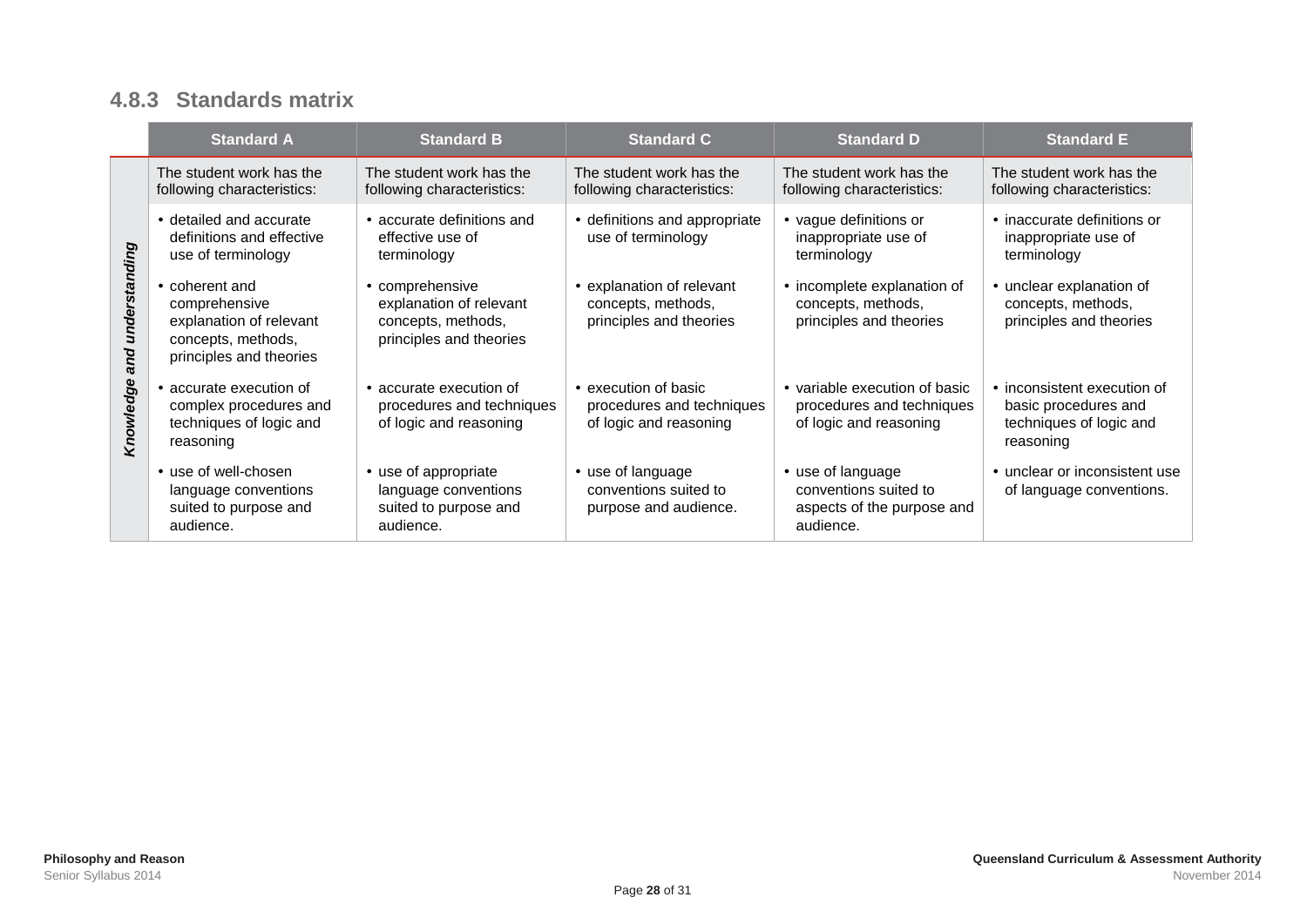|                          | <b>Standard A</b>                                                                                               | <b>Standard B</b>                                                                                             | <b>Standard C</b>                                                                        | <b>Standard D</b>                                                                              | <b>Standard E</b>                                                                                        |
|--------------------------|-----------------------------------------------------------------------------------------------------------------|---------------------------------------------------------------------------------------------------------------|------------------------------------------------------------------------------------------|------------------------------------------------------------------------------------------------|----------------------------------------------------------------------------------------------------------|
| Application and analysis | The student work has the<br>following characteristics:                                                          | The student work has the<br>following characteristics:                                                        | The student work has the<br>following characteristics:                                   | The student work has the<br>following characteristics:                                         | The student work has the<br>following characteristics:                                                   |
|                          | detailed and informed<br>interpretation of relevant<br>ideas and information                                    | · informed interpretation of<br>relevant ideas and<br>information                                             | · interpretation of relevant<br>ideas and information                                    | - interpretation of basic<br>ideas and information                                             | simplistic interpretation of<br>basic ideas or information                                               |
|                          | detailed and accurate<br>deconstruction of relevant<br>arguments into constituent<br>parts                      | accurate deconstruction of<br>relevant arguments into<br>constituent parts                                    | deconstruction of relevant<br>arguments into constituent<br>parts                        | deconstruction of<br>arguments into some<br>constituent parts                                  | simplistic deconstruction of<br>arguments                                                                |
|                          | insightful determination of<br>significant relationships<br>within and between ideas,<br>arguments and theories | informed determination of<br>significant relationships<br>within and between ideas,<br>arguments and theories | determination of<br>relationships within and<br>between ideas, arguments<br>and theories | determination of basic<br>relationships within and<br>between ideas, arguments<br>and theories | simplistic determination of<br>basic relationships within<br>and between ideas,<br>arguments or theories |
|                          | coherent selection and<br>logical sequencing of<br>subject matter.                                              | effective selection and<br>sequencing of subject<br>matter.                                                   | selection and sequencing<br>of subject matter.                                           | varied selection and<br>sequencing of subject<br>matter.                                       | · illogical or inappropriate<br>selection and sequencing<br>of subject matter.                           |
|                          | The student work has the<br>following characteristics:                                                          | The student work has the<br>following characteristics:                                                        | The student work has the<br>following characteristics:                                   | The student work has the<br>following characteristics:                                         | The student work has the<br>following characteristics:                                                   |
|                          | coherent and thorough<br>synthesis of ideas and<br>information                                                  | coherent synthesis of ideas<br>and information                                                                | synthesis of ideas and<br>information                                                    | · superficial synthesis of<br>ideas and information                                            | simplistic synthesis of<br>some ideas or information                                                     |
| Evaluation and synthesis | insightful evaluation of<br>philosophical theories,<br>views and issues                                         | considered evaluation of<br>philosophical theories,<br>views and issues                                       | evaluation of philosophical<br>theories, views and issues                                | superficial evaluation of<br>philosophical theories,<br>views and issues                       | simplistic evaluation of<br>philosophical theories,<br>views and issues                                  |
|                          | sophisticated and<br>thoroughly justified<br>conclusions                                                        | informed and well justified<br>conclusions                                                                    | conclusions with<br>justification                                                        | plausible conclusions with<br>some basic justification                                         | improbable or some<br>simplistic conclusions                                                             |
|                          | sophisticated arguments<br>that thoroughly<br>communicate meaning and<br>points of view.                        | informed arguments that<br>effectively communicate<br>meaning and points of<br>view.                          | arguments that<br>communicate meaning and<br>points of view.                             | superficial arguments that<br>communicate meaning and<br>points of view.                       | simplistic arguments that<br>communicate some<br>meaning or points of view.                              |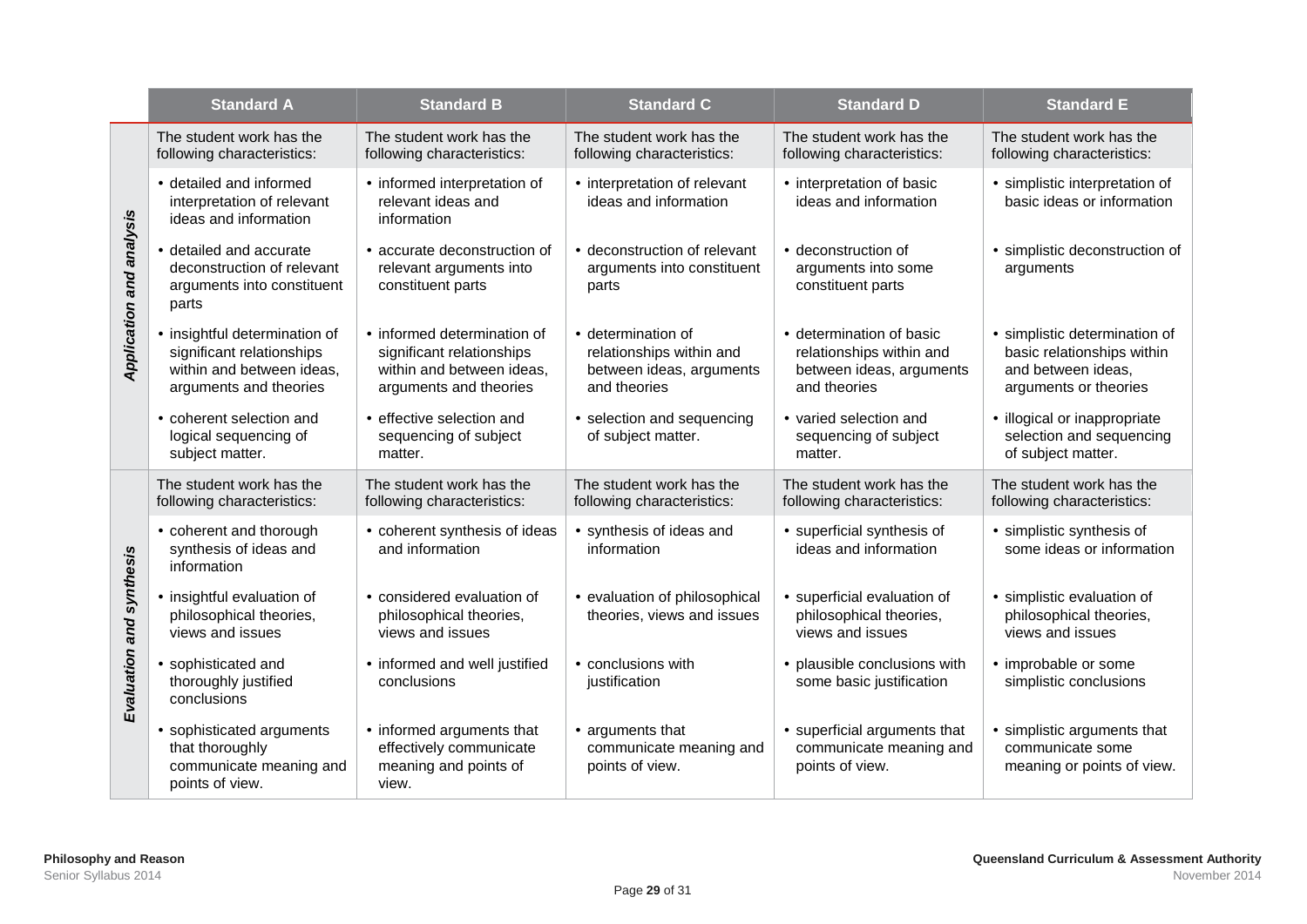# <span id="page-33-0"></span>**Glossary**

| <b>Term</b>   | <b>Explanation</b>                                                                                                                                                                |  |
|---------------|-----------------------------------------------------------------------------------------------------------------------------------------------------------------------------------|--|
| accurate      | precise, to the point; consistent with a standard                                                                                                                                 |  |
| analysis      | the dissection of data and information to ascertain and examine<br>constituent parts and/or their relationships                                                                   |  |
| appropriate   | fitting, suitable to the context                                                                                                                                                  |  |
| basic         | underdeveloped, simple and straightforward                                                                                                                                        |  |
| coherent      | orderly, logical and internally consistent; well-structured with all parts<br>consistent with each other                                                                          |  |
| cohesive      | characterised by being united, bound together or having integrated meaning                                                                                                        |  |
| complex       | characterised by complicated or involved interactions, relationships or<br>connections of elements, components, parts or steps                                                    |  |
| comprehensive | thorough and inclusive of a broad coverage of facts, ideas and information                                                                                                        |  |
| concept       | a theoretical construct                                                                                                                                                           |  |
| considered    | thoughtful, to take into account the pros and cons or possibilities of a<br>situation                                                                                             |  |
| convincing    | persuasive because of clear, definite and strong argument, data and<br>presentation; leaving no doubt                                                                             |  |
| detailed      | meticulous, including many of the parts                                                                                                                                           |  |
| determination | the act of finding out or ascertaining something, especially as the result of<br>investigation or research                                                                        |  |
| discerning    | making thoughtful and astute choices                                                                                                                                              |  |
| discourse     | conversation, discussion or debate                                                                                                                                                |  |
| effective     | causing a result, especially the desired or intended result                                                                                                                       |  |
| effectively   | meeting the assigned purpose; in a way that produces a desired result                                                                                                             |  |
| essential     | necessary, of the most or highest importance for achieving something                                                                                                              |  |
| evaluation    | assigning merit according to criteria                                                                                                                                             |  |
| feasible      | capable of being achieved or put into effect, reasonable enough to be<br>believed or accepted                                                                                     |  |
| improbable    | not likely to happen, or be effective                                                                                                                                             |  |
| inconsistent  | conflicting or contradictory; varying and unpredictable; incompatible                                                                                                             |  |
| insightful    | perceptive, demonstrating high levels of understanding; sometimes<br>innovative and creative                                                                                      |  |
| justification | providing sound reasons or evidence to support a decision; soundness<br>requires that the reasoning is logical and, where appropriate, that the<br>premises are likely to be true |  |